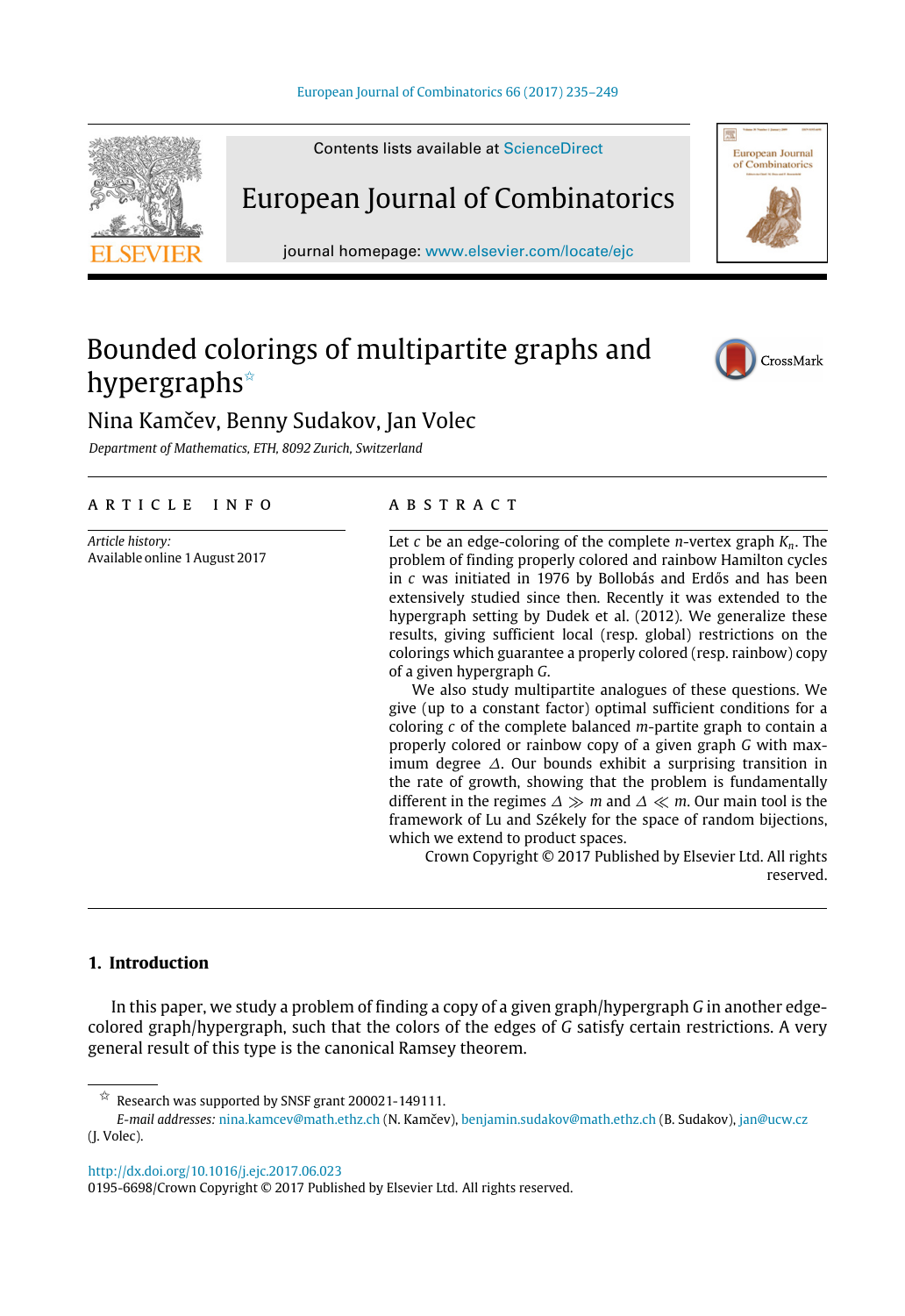**Theorem 1.1** (*[\[11\]](#page-13-0)*)**.** *For every graph G, there exists an integer n such that any coloring of the edges of the complete graph K<sup>n</sup> contains at least one of the following copies of G:*

- (i) *a monochromatic copy, in which all the edges have the same color,*
- (ii) *a rainbow copy, in which no two edges have the same color, or*
- (iii) *a lexicographic copy, i.e. a copy whose vertices can be ordered in such a way that the color of any edge is entirely determined by the smaller endpoint.*

If we restrict the number of colors, the conclusion reduces to (i), i.e. we find a monochromatic copy of a graph *G*. It is natural to ask what are possible restrictions that guarantee (ii). To tackle this question, we give the following definitions.

Let *H* be a graph. Throughout the paper, by a *coloring of H*, we mean an edge-coloring  $c : E(H) \to \mathbb{N}$ . A coloring *c* is *locally k-bounded* if each vertex in *V* is incident to at most *k* edges of any given color. Furthermore, a coloring *c* is *globally k-bounded* if it has at most *k* edges of the same color. In both cases, *k* gives a lower bound on the number of colors used by *c*, so our restrictions are in a sense reciprocal to the number of colors. Note that a locally 1-bounded coloring of *H* is exactly a proper coloring (where any two incident edges carry distinct colors), and a globally 1-bounded coloring is a rainbow coloring of *H* (in which all edges receive distinct colors).

For a given graph *G*, we say a coloring *c* of *H* is *G-proper* if it contains a properly colored copy of *G*, and *G-rainbow* if it contains a rainbow copy of *G*. A conjecture of Bollobás and Erdős from [\[4\]](#page-13-1) states that any locally  $\lfloor \frac{n}{2} \rfloor$ -bounded coloring of  $K_n$  contains a properly colored Hamilton cycle (denoted by  $C_n$ ). In [\[4\]](#page-13-1) they proved a weaker result, that for  $\alpha = \frac{1}{69}$ , any locally  $\alpha n$ -bounded coloring is  $C_n$ -proper. After several improvements of the constant  $\alpha$  (see [\[7,](#page-13-2)[25\]](#page-14-0) and [\[2\]](#page-13-3)), the asymptotic variant of the conjecture was proved by Lo [\[18\]](#page-13-4), that is, for  $\alpha < \frac{1}{2}$ , any locally  $\alpha n$ -bounded coloring is  $C_n$  proper.

For general graphs *G*, it is natural to ask what is the minimum value of *k* for which any locally *k*-bounded coloring is *G*-proper. In particular, how does this *k* depend on the maximum degree of *G*? The intuition behind this question is that the easiest way to avoid a properly colored copy of *G* is to forbid an embedding of its vertex of maximum degree. Alon et al. [\[3\]](#page-13-5) have shown that the coloring *i* certainly *G*-proper for  $k = \frac{\sqrt{n}}{4(0)}$ ∆(*G*) 13.5 . This has been significantly improved by Böttcher, Kohayakawa and Procacci [\[5\]](#page-13-6).

<span id="page-1-0"></span>**Theorem 1.2** ([\[5\]](#page-13-6)). If G is an n-vertex graph with maximum degree  $\varDelta$ , then any locally  $\left(\frac{n}{22.4\varDelta^2}\right)$ -bounded *coloring of K<sup>n</sup> is G-proper.*

We have already hinted that global bounds on colorings yield rainbow copies of *G*, so all the stated results have parallels in this setting. An analogue of the Bollobás–Erdős conjecture was proposed in 1986 by Hahn and Thomassen [\[14\]](#page-13-7). They conjectured that there is a constant  $\alpha$  such that any globally  $\alpha$ *n*-bounded coloring of  $K_n$  is  $C_n$ -rainbow, which was proved by Albert, Frieze and Reed [\[1\]](#page-13-8) for  $\alpha=\frac{1}{64}$ .

Using the same technique as for [Theorem 1.2,](#page-1-0) Böttcher, Kohayakawa and Procacci have translated this result to any bounded-degree graph. This confirms a conjecture of Frieze and Krivelevich [\[13\]](#page-13-9), which was originally only stated for *G* being a tree.

<span id="page-1-1"></span>**Theorem 1.3** ([\[5\]](#page-13-6)). If G is an n-vertex graph with maximum degree  $\varDelta$ , then any globally  $\left(\frac{n}{51\varDelta^2}\right)$ -bounded *coloring of K<sup>n</sup> is G-rainbow.*

In this paper we generalize [Theorems 1.2](#page-1-0) and [1.3](#page-1-1) in two different directions.

#### *1.1. Multipartite graphs*

Motivated by a question of Oriol Serra [\[24\]](#page-14-1) asking how [Theorems 1.2](#page-1-0) and [1.3](#page-1-1) adapt to the bipartite setting [\[24\]](#page-14-1), in Section [3](#page-4-0) we study colored subgraphs in bipartite and, more generally, multipartite graphs. We consider *k*-bounded colorings of the complete *m*-partite graph with *n* vertices in each class, which we denote by *Km*⊗*n*, and investigate which subgraphs they contain. In analogy with [Theorems 1.2](#page-1-0) and [1.3,](#page-1-1) we focus on properly colored and rainbow subgraphs with maximum degree ∆. Our results show that for a fixed value of *m*, the dependency between *k* and ∆ exhibits a surprising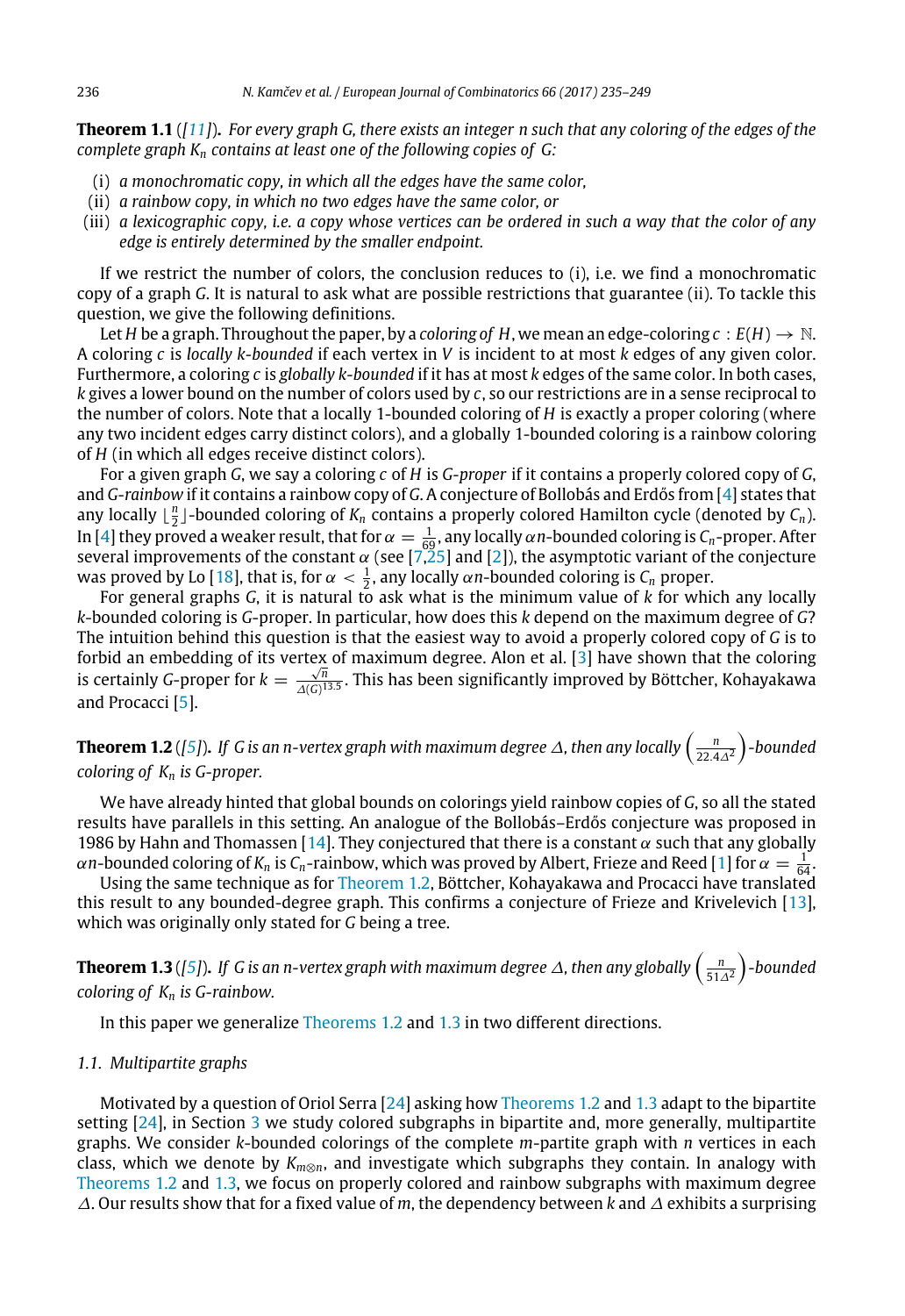discontinuous behavior when  $\Delta = \Theta(m)$ . The bipartite case (that is, when  $m = 2$ ) of these questions is of particular interest due to the following relation to Latin transversals.

A *Latin square L* is an *n* × *n* matrix with entries in [*n*] such that each row and each column contain each symbol exactly once. A *Latin transversal* in *L* is a transversal whose cells contain *n* different symbols. Notice that an  $n \times n$  Latin square corresponds to a proper edge coloring of  $K_{n,n}$  with *n* colors, and a Latin transversal in it corresponds to a rainbow perfect matching. A famous conjecture of Ryser [\[23\]](#page-14-2) from 1967 states that every  $n \times n$  Latin square for odd *n* contains a Latin transversal. As a step towards this conjecture, Erdős and Spencer [\[12\]](#page-13-10) showed that any globally *<sup>n</sup>*−<sup>1</sup> 4*e* -bounded coloring of *Kn*,*<sup>n</sup>* contains a rainbow perfect matching. In [\[22\]](#page-14-3), Perarnau and Serra studied the Latin-transversals problem, using the framework of Lu and Székely for applying local lemma to random injections [\[20\]](#page-14-4). One of their results gives an asymptotic count of the rainbow matchings in globally bounded colorings of  $K_{n,n} = K_{2\otimes n}$ . Here we study the problem of finding rainbow or properly colored copies of various graphs in edge-colored  $K_{m\otimes n}$  for  $m \geq 2$ . Our first result in this direction is the following.

<span id="page-2-0"></span>**Theorem 1.4.** Suppose c is a globally  $\left(\frac{n}{110\Delta^2}\right)$ -bounded coloring of K<sub>m⊗n</sub>, and let G be an m-partite  $g$ raph with a partition V(G)  $=U_1\cup U_2\cup\dots\cup U_m$  satisfying  $|U_i|\leq n$ , and maximum degree  $\varDelta$ . Then  $c$  is *G-rainbow.*

We also prove a similar result for properly colored copies of *G* in locally bounded colorings of *Km*⊗*n*.

<span id="page-2-1"></span>**Theorem 1.5.** Suppose  $c$  is a locally  $\left(\frac{n}{48\Delta^2}\right)$ -bounded coloring of  $K_{m\otimes n}$ , and let G be an m-partite graph *with a partition V(G)*  $=U_1\cup U_2\cup\cdots\cup U_m$  *satisfying*  $|U_i|\le n$ *, and maximum degree*  $\varDelta$ *. Then*  $c$  *is G-proper.* 

Conversely, we give graphs *G* and a coloring *c* simultaneously showing that both statements are optimal up to a constant factor: the coloring is globally bounded, and it still does not contain even a properly colored copy of *G*. Notice that the order of *G* in the following proposition is fixed (independent on *n*).

**Proposition 1.6.** Suppose  $m \geq 2$ , q is a prime power, and  $n \geq 3q^2$ . There exists an m-partite graph G with at most 3q<sup>2</sup> vertices in each part, maximum degree  $\varDelta\leq q+2$ m, and a globally  $\left(\frac{n}{q^2+q}\right)$ -bounded *coloring of Km*⊗*<sup>n</sup> which does not contain a properly colored copy of G.*

When  $\varDelta \gg m$ , the coloring is  $O\left(\frac{n}{\varDelta^2}\right)$ -bounded, matching the bounds of [Theorems 1.4](#page-2-0) and [1.5.](#page-2-1) On the other hand, for ∆ ≪ *m* the problem becomes fundamentally different. By viewing *Km*⊗*<sup>n</sup>* as an almost complete graph, we show that even  $O\left(\frac{n}{\Delta}\right)$ -bounded colorings contain the required copies of *G*. This embedding result is also matched by the corresponding construction, and it follows from the results of the second and the third author [\[26\]](#page-14-5).

**Theorem 1.7** ([\[26\]](#page-14-5)). *There exist constants*  $\alpha$  *and*  $\beta$  *such that the following holds. Let G be an N-vertex* graph of max degree  $\varDelta$ , and K an N-vertex graph of minimum degree N  $\cdot$   $(1 -$  O  $(\varDelta^{-1}))$ .

- (i) Any locally  $\left(\frac{N}{\alpha\Delta^2}\right)$ -bounded coloring of K is G-proper.
- (ii) *Any globally*  $\left(\frac{N}{\beta\Delta^2}\right)$ -bounded coloring of K is G-rainbow.

By applying (i) to  $\Delta \leq \delta m$  (where  $\delta$  is a small constant),  $N = mn$  and  $K = K_{m \otimes n}$ , we get that any locally  $\left(\frac{mn}{\alpha\Delta^2}\right)$ -bounded edge-coloring of  $K_{m\otimes n}$  is *G*-proper. The analogue is true for rainbow copies of *G* in globally bounded colorings of *Km*⊗*n*, using (ii). It is shown in [\[26\]](#page-14-5) that the bounds are optimal up to a constant factor.

We emphasize that the definitions and hypotheses in all the theorems do not fix any particular partition or ordering of the parts of *G*.

#### *1.2. Properly colored and rainbow copies of hypergraphs*

The problem of Bollobás and Erdős on finding properly colored Hamilton cycles in locally bounded colorings extends naturally to hypergraphs and has recently been studied in [\[9\]](#page-13-11) and [\[8\]](#page-13-12). We will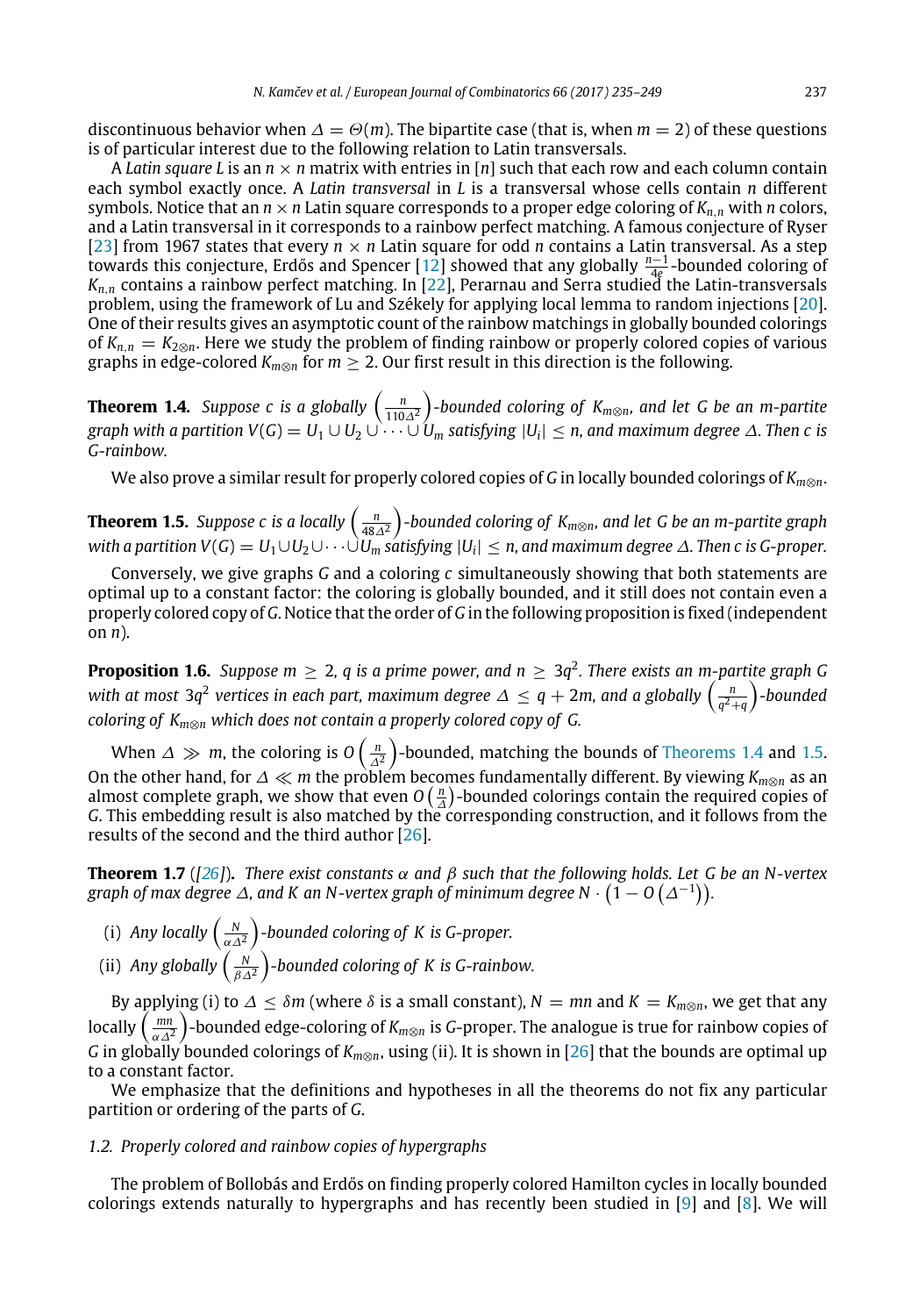be looking at edge colorings of *r*-uniform hypergraphs *H*, that is, assignments  $c : E(H) \rightarrow \mathbb{N}$ . A subhypergraph *G* of *H* is said to be *properly colored* if any two overlapping edges of *G* receive different colors. Furthermore, if every edge of *G* receives a different color, the subgraph *G* is *rainbow*. We impose the same type of restrictions on the colorings *c*. A coloring *c* is *locally k-bounded* if the hypergraph induced by a single color has maximum degree at most *k*, which means that each vertex is contained in at least  $k$  edges of a particular color. Formally,  $\varDelta\left(H\left[\mathcal{c}^{-1}(i)\right]\right)\,\leq\,k$  for all  $i\,\in\,\mathbb{N}.$  We say that  $c$  is *globally k-bounded* if each color is used at most *k* times.

Dudek, Frieze and Ruciński [\[9\]](#page-13-11) have studied the existence of properly colored and rainbow Hamilton cycles in colored complete *r*-uniform hypergraphs. There are several different notions of hypergraph cycles. For  $\ell \in [r-1]$ , an  $\ell$ -overlapping cycle  $C_n^{(r)}(\ell)$  is an  $n$ -vertex hypergraph in which, for some cyclic ordering of its vertices, the edges consist of *r* consecutive vertices, and each two consecutive edges share exactly  $\ell$  vertices. For  $r = 2$  and  $\ell = 1$ , this reduces to the graph cycle. The two extreme cases,  $\ell = 1$  and  $\ell = r - 1$ , are usually referred to as *loose* and *tight* cycles respectively.

Given an *n*-vertex *r*-graph *H*, any subgraph of *H* isomorphic to *C* (*r*) *<sup>n</sup>* (ℓ) is called an ℓ-*overlapping Hamilton cycle*. It is easy to show that  $C_n^{(r)}(\ell)$  has precisely  $\frac{n}{r-\ell}$  edges and therefore we cannot expect *H* to have one unless *r* −  $\ell$  divides *n*. Generalizing the result of Bollobás and Erdős from [\[4\]](#page-13-1), Dudek, Frieze and Rucinski [\[9\]](#page-13-11) have shown the following (see also [\[8\]](#page-13-12) for some further results).

<span id="page-3-0"></span>**Theorem 1.8** ([\[9\]](#page-13-11)). For every  $\ell \in [r-1]$  *there is a constant*  $\alpha$  (resp.  $\beta$ ) such that if n is sufficiently large and divisible by  $r-\ell$ , then any locally  $\alpha n^{r-\ell}$ -bounded (resp. globally  $\beta n^{r-\ell}$ -bounded) coloring of  $K_n^{(r)}$  is  $C_n^{(r)}(\ell)$ -proper (resp. -rainbow).

Their proof relies heavily on the cyclic structure of  $C_n^{(r)}(\ell)$ . We show that, as in the result of Alon et al. [\[3\]](#page-13-5), it is actually sufficient to impose restrictions on the degrees in *G*. For a set  $S \subset V(H)$ , we say the *degree*, or more accurately, |*S*|-degree of *S* is the number of edges of *H* containing *S*, denoted by  $d(S)$  or  $d_H(S)$ . For a given  $\ell \in \{0, 1, \ldots, r-1\}$ , the maximum  $\ell$ -degree of *H* is the maximum degree over all vertex-subsets of order  $\ell$ , that is,  $\Delta_{\ell}(H) := \max\{d_H(S) : S \subset V(H), |S| = \ell\}$ . For example, the  $\ell$ -overlapping *r*-uniform cycle has  $\Delta_{\ell} = 2$  and  $\Delta_{\ell+1} = 1$ . Note that  $\Delta_0(H)$  is just the number of edges of *H*. We apply the Lovász Local Lemma, or more specifically, the corresponding framework of Lu and Székely [\[20\]](#page-14-4) in order to generalize [Theorem 1.8](#page-3-0) to hypergraphs *G* with bounded maximum ℓ-degrees.

<span id="page-3-1"></span>**Theorem 1.9.** For a given uniformity r and  $\ell \in [r-1]$ , there exist positive constants  $c_1$  and  $c_2$  such that *the following holds. Let G be an r-uniform hypergraph on at most n vertices satisfying*  $\Delta_{\ell+1}(G) = 1$ *. Then the following hold.*

- (i) *Any locally*  $\frac{c_1 n^{r-\ell}}{4\pi (C)A}$  $\frac{c_1 n^{t-c}}{\Delta_1(G)\Delta_\ell(G)}$ -bounded coloring of  $K_n^{(r)}$  is G-proper.
- (ii) *Any globally*  $\frac{c_2 n^{\tilde{r}-\ell}}{4\pi G\Delta_{\ell}}$  $\frac{c_2 n^{r-c}}{\Delta_1(G)\Delta_\ell(G)}$ -bounded coloring of  $K_n^{(r)}$  is G-rainbow.

The proof of [Theorem 1.9](#page-3-1) is given in Section [4,](#page-8-0) where we also show that the dependencies on *n* for both parts of the theorem are the best possible. For  $l = r - 1$ , we were also able to show that the dependence on the maximum degrees of *G* is best possible.

#### **2. Lovász local lemma and Lu–Székely framework for random injections**

Probabilistic methods are very useful for constructing combinatorial objects satisfying certain properties. The idea is to show that an object chosen at random satisfies the properties in question with positive probability. This is exactly the statement of the Lovász Local Lemma, and the sufficient conditions are certain mutual correlations between the desired properties.

The lemma is usually formulated in terms of *bad events*  $B_1, B_2, \ldots, B_N$ , which correspond to the undesired properties of our object. We say that a graph *D* with the vertex set [*N*] is a *dependency graph* for a family of events  $B = \{B_1, \ldots, B_N\}$  if for every  $i \in [N]$ , the event  $B_i$  is mutually independent of all the events  $B_j \neq B_i$  such that  $ij \notin E(D)$ . More generally, *D* is a *negative dependency graph* for *B* if for  $\text{every } i \in [N]$  and  $\text{every set } J \subset \{j : ij \not \in D\},$  it holds that  $\mathbb{P}\left[ B_i \mid \bigwedge_{j \in j} \overline{B_j} \right] \leq \mathbb{P}\left[ B_i \right]$ .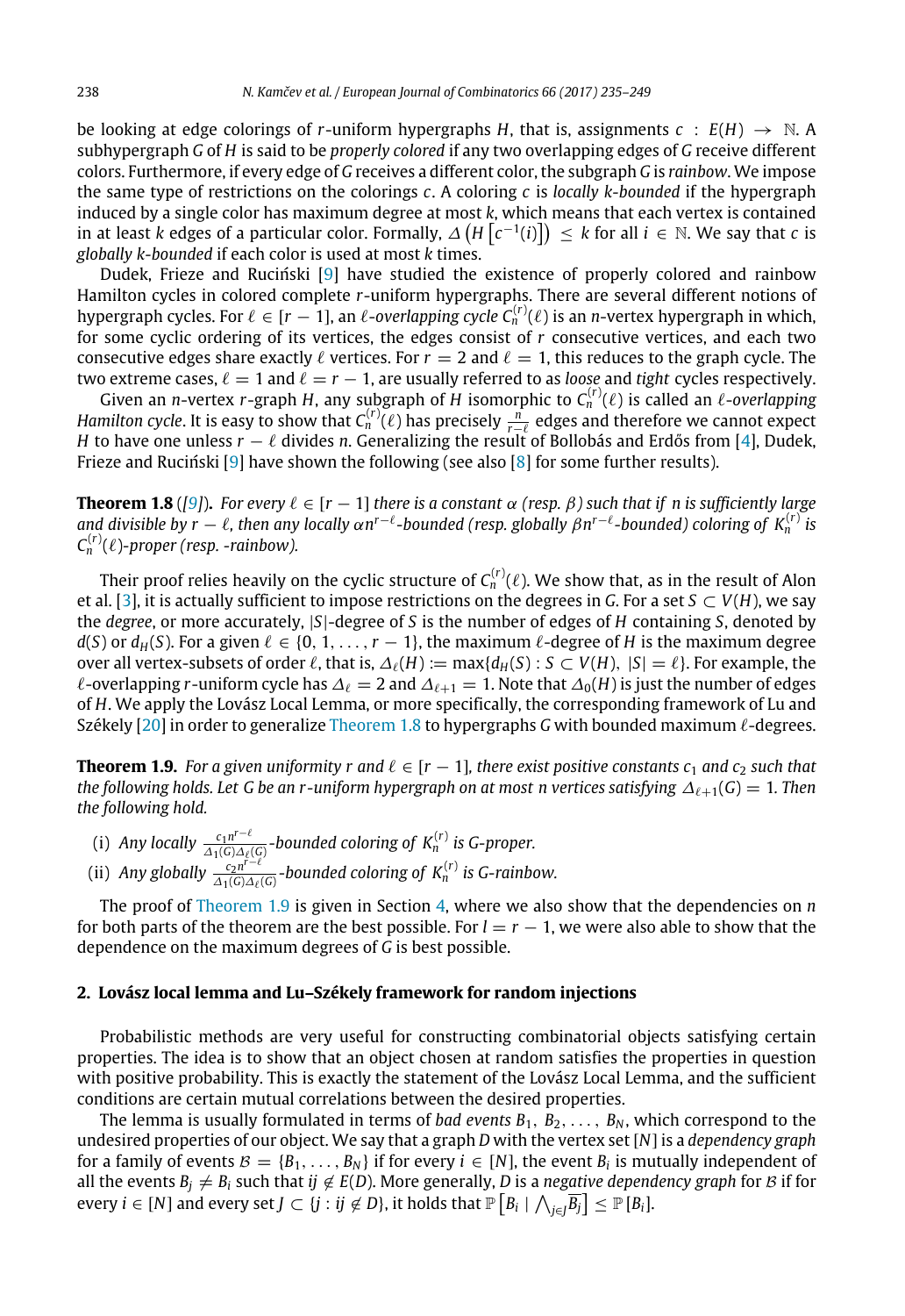The original version of the local lemma, due to Erdős and Lovász [\[10\]](#page-13-13), used a dependency graph for the set of bad events in order to control the correlations. It was then observed by Erdős and Spencer [\[12\]](#page-13-10) that in fact the same proof applies when we capture the correlations using a negative dependency graph. They called this variant the *lopsided Lovász Local Lemma*. We use the following version of the lemma, often called the Asymmetric Local Lemma. It is proved e.g. in [\[21,](#page-14-6) Chapter 19.3] in the non-lopsided form.

<span id="page-4-2"></span>**Lemma 2.1** (*Asymmetric Lopsided Lovász Local Lemma*). Let  $B = \{B_1, \ldots, B_N\}$  be a set of bad events with a negative dependency graph D  $=([N],\mathcal{E})$ . If for all  $i\in[N]$ ,  $\mathbb{P}\left[B_i\right]\leq\frac{1}{4}$  and  $\sum_{ij\in\mathcal{E}}\mathbb{P}\left[B_j\right]\leq\frac{1}{4}$ , then

$$
\mathbb{P}\left[\bigwedge_{i\in[N]}\overline{B_i}\right]>0.
$$

We will be using a type of negative dependency graph which is specific to the probability spaces of random injections. It is a slight generalization of a dependency graph first constructed by Lu and Székely [\[20\]](#page-14-4). However, we cannot quote their results directly because our probability space is slightly more general. Let  $X = X_1 \times \cdots \times X_m$  and  $Y = Y_1 \times \cdots Y_m$ , where the parts  $X_i$  and  $Y_i$  satisfy  $|X_i| \leq |Y_i|$ . Consider the probability space  $\Omega$  generated by picking uniformly random injections  $\sigma_i: X_i \to Y_i$  for  $i \in [m]$ , and setting  $\sigma = \sigma_1 \cup \cdots \cup \sigma_m$  to be the induced injection between *X* and *Y*. Denote the set of such injections by  $S$ .

Let  $\tau : T \to U$  be a given bijection between  $T \subset X$  and  $U \subset Y$ . The corresponding *canonical event B* consists of all part-respecting injections  $X \rightarrow Y$  which extend  $\tau$ , that is

$$
B = \Omega(T, U, \tau) := \{ \sigma \in S : \sigma(x) = \tau(x) \text{ for all } x \in T \}.
$$

Two events  $\Omega(T_1, U_1, \tau_1)$  and  $\Omega(T_2, U_2, \tau_2)$  S-intersect if the sets  $T_1$  and  $T_2$  intersect or  $U_1$  and *U*<sup>2</sup> intersect. A result of Lu and Székely [\[20\]](#page-14-4) implies that for a set of bad canonical events, the graph whose vertices are the bad events and edges connect exactly the  $S$ -intersecting events is a negative dependency graph. Although Lu and Székely considered the case  $m = 1$ , their result can be straightforwardly generalized for arbitrary *m*.

<span id="page-4-1"></span>**Theorem 2.2.** *Let* Ω *be the probability space generated by picking an injection from* S *uniformly at random, with the notation defined above. Furthermore, let*  $B = \{B_1, B_2, \ldots, B_N\}$  *be some family of canonical events in*  $\Omega$  *and let D* be a graph on vertex set [N] and ij  $\in$  E(D) if and only if the events B<sub>i</sub> *and B<sup>j</sup>* S*-intersect. It holds that D is a negative dependency graph.*

For the sake of completeness, we present a proof of [Theorem 2.2](#page-4-1) in the [Appendix.](#page-11-0) The dependency graph treated there and originally proposed by [\[20\]](#page-14-4) is even a subgraph of *D*, that is, the actual theorem is slightly more general. Closely related generalizations of the original results of Lu and Székely formulated in the language of hypergraph matchings have been proven in [\[19\]](#page-13-14) and [\[6\]](#page-13-15). We would also like to mention that generalizations analogous to [Theorem 2.2](#page-4-1) were recently studied from an algorithmic point of view by Harris and Srinivasan  $[15]$ , and by Harvey and Vondrák  $[16]$ .

#### <span id="page-4-0"></span>**3. Properly colored and rainbow copies of** *m***-partite graphs**

We start our exposition by studying bounded colorings of *Km*⊗*n*, where we seek colored copies of *m*-partite graphs with maximum degree  $\Delta = \Omega(m)$ . In this regime, we heavily rely on the *m*-partite structure of *G* and *Km*⊗*n*, and as the main tool apply a multidimensional version of the framework of Lu and Székely. Throughout the section, we omit the floor and ceiling signs whenever it is not critical.

For a slight convenience, we deal first with properly colored subgraphs in locally bounded colorings.

**Proof of Theorem 1.5.** Let *G* be an *m*-partite graph on vertex set  $U = U_1 \cup U_2 \cup \cdots \cup U_m$  such that |*Ui* | ≤ *n* and no part *U<sup>i</sup>* contains an edge. Let ∆ be the maximum degree of *G*, and *c* a locally *k*-bounded edge-coloring of  $K_{m\otimes n}$ , where  $k = \frac{n}{48\Delta^2}$ . We take the vertex set of  $K_{m\otimes n}$  to be  $V = V_1 \cup V_2 \cup \cdots V_m$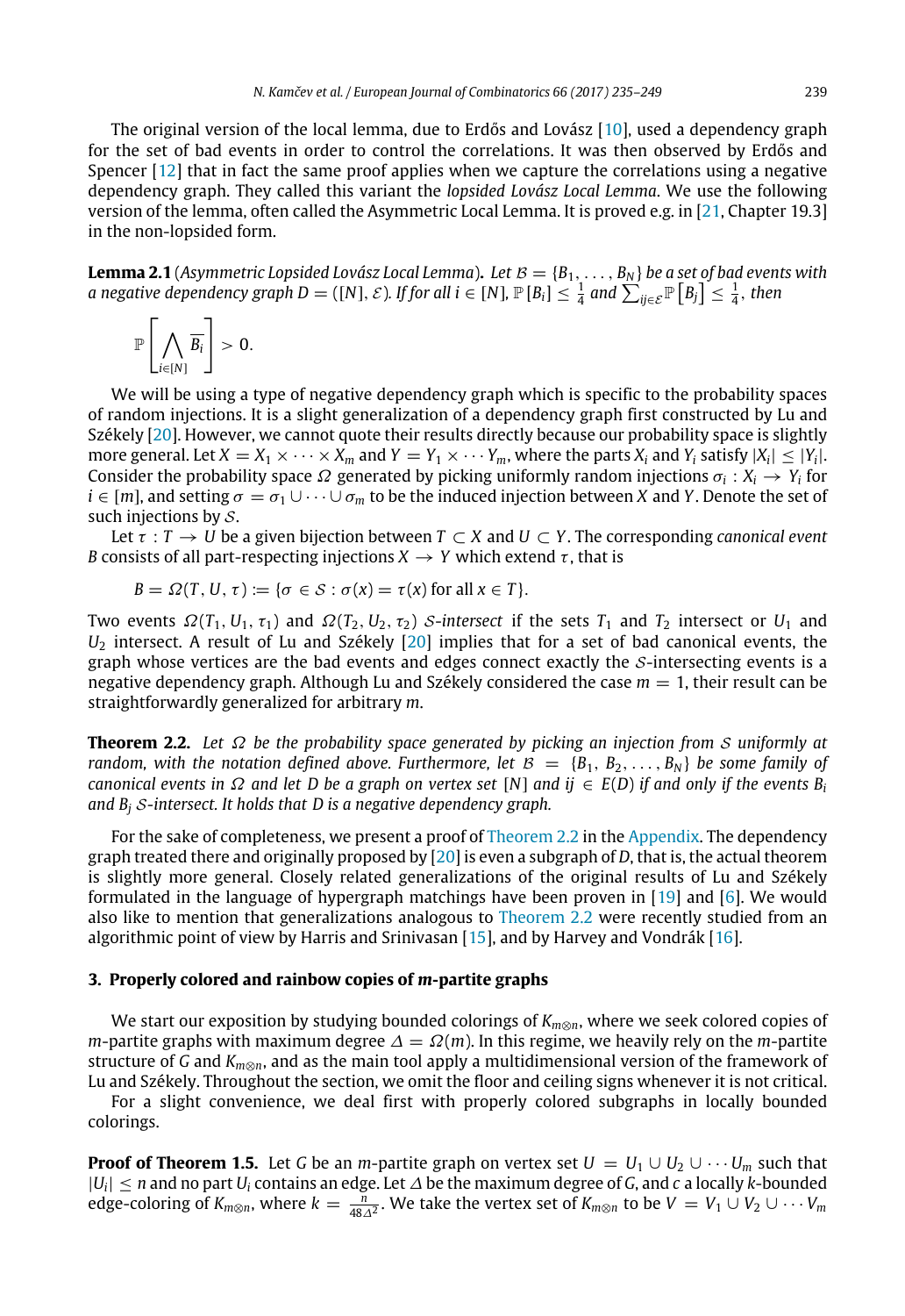with  $|V_i| = n$  for all *i*. We claim that there exists a properly colored copy of *G* in  $K_{m\otimes n}$ , even with the additional constraint that each part  $U_i$  is mapped into  $V_i$ .

Let S be the set of injections  $f': U \to V$  satisfying  $f'(U_i) \subset V_i$  for all  $i \in [m]$ ,  $\Omega$  the uniform probability space on S, and f a random injection drawn from  $\Omega$ . To index the bad events, we set up some notation. As first, fix an ordering of *U*. A triple  $u_1 - u_2 - u_3$  of distinct vertices of *G* denotes a *cherry* in *G*, that is a path of length two with the middle vertex  $u_2$ . We will only be considering cherries  $u_1$ – $u_2$ – $u_3$  with  $u_1 < u_3$ . Similarly, [ $v_1v_2v_3$ ] denotes a monochromatic cherry in colored  $K_{m\otimes n}$ , that is, a triple for which  $v_1v_2$  and  $v_2v_3$  are edges that satisfy  $c(v_1v_2) = c(v_2v_3)$ . Note that we only require  $v_1 \neq v_3$  and not an ordering between them, so that the bijection that maps  $u_i$  to  $v_i$  for  $i = 1, 2, 3$  is counted exactly once.

The bad events will be all events of form

$$
B_{u_1-u_2-u_3}^{[v_1v_2v_3]} = \{f \in S : f(u_i) = v_i \text{ for } i = 1, 2, 3\},\
$$

for all choices of cherries  $u_1-u_2-u_3$  and  $[v_1v_2v_3]$  satisfying the conditions above. The set of bad events is denoted by  $B$ .

As granted by [Theorem 2.2,](#page-4-1) the graph on vertex set B and edges between  $B^{[v_1v_2v_3]}_{u_1-u_2-u_3}$  and  $B^{[v'_1v'_2v'_3]}_{u'_1-u'_2-u_3}$  $u'_1 - u'_2 - u'_3$ whenever the two events *S*-intersect is a negative dependency graph. By definition, this occurs only when the corresponding cherries  $\{u_1, u_2, u_3\}$  and  $\{u'_1, u'_2, u'_3\}$ , or  $\{v_1, v_2, v_3\}$  and  $\{v'_1, v'_2, v'_3\}$  intersect. If the prior occurs, we call the events *G*-intersecting, and otherwise we call them *K*-intersecting.

Each bad event  $B = B_{u_1-u_2-u_3}^{[v_1v_2v_3]}$  satisfies  $\mathbb{P}[B] \le \frac{1}{n^2(n-1)} < \frac{1}{4}$ , since there are always *n* possibilities for choosing the image of *u*2, and at least *n*(*n* − 1) possibilities for embedding the leaves *u*<sup>1</sup> and *u*<sup>3</sup> (as they might lie in the same part *V*<sub>*i*</sub>). By [Lemma 2.1](#page-4-2) it remains to prove for  $B \in \mathcal{B}$ 

<span id="page-5-0"></span>
$$
\sum_{\substack{B' \in \mathcal{B} \\ S \text{-intersects } B}} \mathbb{P}\left[B'\right] \le \frac{1}{4}.\tag{1}
$$

Upon showing that, with positive probability none of the bad events occur, in which case *f* yields a properly colored embedding of *G* into *Km*⊗*n*.

It remains to count the *S*-intersecting events. Fix an event  $B = B_{u_1-u_2-u_3}^{[v_1v_2v_3]}$ . First we count the number *I<sub>G</sub>*(*B*) of events  $B' = B_{\frac{1}{2} \cdot 2}^{\lfloor \frac{1}{2} \cdot 2 \cdot \frac{1}{3} \rfloor}$  $u'_{1}$ <sup>-1</sup><sup>2</sup><sup>-3</sup><sup>3</sup> which are *G*-intersecting with *B*. Without loss of generality,  $u_1 \in \{u'_1, u'_2, u'_3\}$  (note that we allow more than one vertex in the intersection). We have two cases:

- (i) If *u*<sub>1</sub> is a leaf of *u*'<sub>1</sub>-*u*'<sub>2</sub>-*u*'<sub>3</sub>, then we have  $\Delta$  choices for the apex *u*'<sub>2</sub> and  $\Delta 1$  choices for the second leaf as a neighbor of  $u'_2$  in *G*. The ordering of the cherry  $u'_1$ – $u'_2$ – $u'_3$  is then fixed by the requirement  $u'_1 < u'_3$ .
- (ii) If  $u_1$  is the apex  $u'_2$ , then there are  $\frac{\Delta(\Delta-1)}{2}$  choices for the two leaves, whose ordering is again predetermined.

Altogether, this gives  $\frac{3}{2}\Delta(\Delta-1)$  choices for  $u'_1$ - $u'_2$ - $u'_3$ . Each cherry in *G* can be mapped to at most *n* 2 *k* monochromatic cherries in *Km*⊗*<sup>n</sup>* in a part-respecting manner—there are *n* <sup>2</sup> ways to choose  $v'_1$  and  $v'_2$  inside the parts corresponding to  $u'_1$  and  $u'_2$ , and then further *k* choices of  $v'_3$  satisfying  $c(v'_1v'_2) = c(v'_2v'_3)$ . Summing up and multiplying by 3 to account for the fact that the intersection may occur at  $u_1$ ,  $u_2$  or  $u_3$ , we conclude

<span id="page-5-1"></span>
$$
I_G(B) \le \frac{9}{2}\Delta(\Delta - 1)n^2k. \tag{2}
$$

Next, denote the number of events which *K*-intersect *B* by *I<sub>K</sub>*(*B*). As before, let  $B' = B^{[v'_1 v'_2 v'_3]}_{v'_1 \to v'_2 \to v'_3}$  $u'_1 - u'_2 - u'_3$  be such an event and suppose  $v_1\in \{v'_1,~v'_2,~v'_3\}.$  There are *n* ways of choosing the preimage of  $v_1$  in the corresponding part of *G*. Again, we distinguish two cases.

- (i) If  $v_1 = v_2'$  is the apex of  $[v_1'v_2'v_3']$ , then there are  $\frac{\Delta(\Delta-1)}{2}$  ways of choosing the leaves of  $u_1'$  and  $u_3'$ .
- (ii) If  $v_1$  is a leaf of  $[v'_1v'_2v'_3]$ , then there are  $\Delta(\Delta-1)$  ways to complete the preimage of  $v_1$  into a cherry  $u'_1 - u'_2 - u'_3$  in  $\tilde{G}$  and the condition  $u'_1 < u'_3$  determines whether  $v_1 = v'_1$  or  $v_1 = v'_3$ .

*B*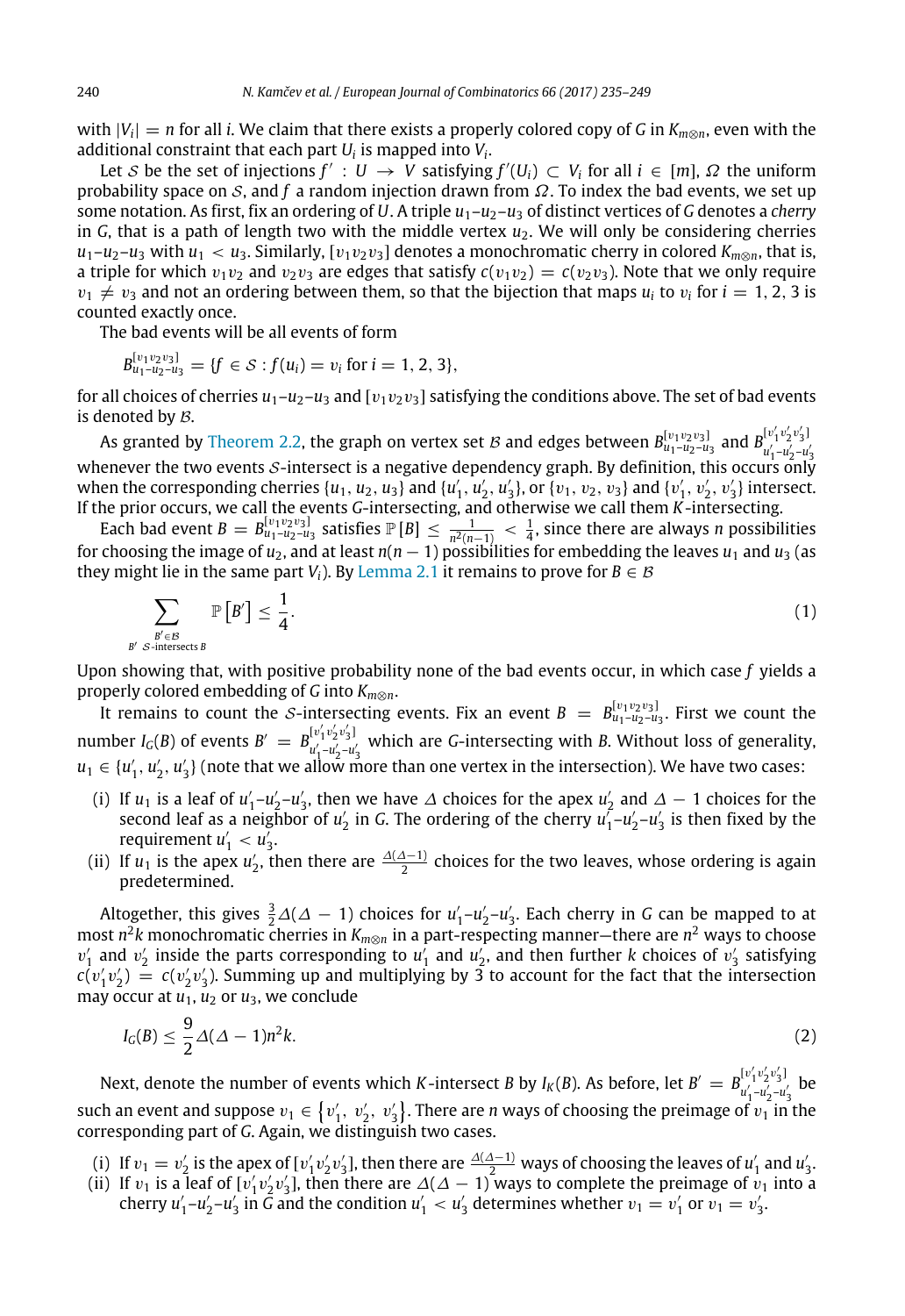Having chosen  $u'_1 - u'_2 - u'_3$ , there are *nk* ways to complete the monochromatic cherry  $[v'_1v'_2v'_3]$  in  $K_{m\otimes n}$ , which gives at most  $\frac{3}{2}\varDelta(\varDelta-1)n^2k$  bad events  $\varSigma$ -intersecting  $B$  at  $v_1$ . Since the intersection can also occur at  $v_2$  and  $v_3$ , the bound is

<span id="page-6-0"></span>
$$
I_K(B) \le \frac{9}{2}\Delta(\Delta - 1)n^2k. \tag{3}
$$

Introducing these bounds, using  $\frac{n}{n-1} \leq \frac{4}{3}$  for  $n \geq 4$  and  $k \leq \frac{n}{48\Delta^2}$ , we get

$$
\sum_{B' \subset B \atop B' \text{ S-intersects } B} \mathbb{P}\left[B'\right] \leq 2 \cdot \frac{9}{2} \Delta(\Delta - 1)n^2k \cdot \frac{1}{n^2(n-1)} < \frac{12\Delta^2k}{n} \leq \frac{1}{4},
$$

which proves  $(1)$ .  $\square$ 

We continue with the proof of our result on rainbow subgraphs in globally bounded colorings.

**Proof of Theorem 1.4.** We follow the outline of the previous proof, but we now have to avoid the events that any two edges in our embedding of *G* carry the same color. Recall, *G* is an *m*-partite graph on vertex set  $U = U_1 \cup U_2 \cup \ldots U_m$ , that is, parts  $U_i$  are independent sets with  $|U_i| \leq n$ . The maximum degree of *G* is denoted by  $\Delta$ . Let *c* be a globally *k*-bounded edge-coloring of  $K_{m\otimes n}$ , where  $k = \frac{n}{110\Delta^2}$ . We take the vertex set of  $K_{m\otimes n}$  to be  $V = V_1 \cup V_2 \cup \ldots V_m$  with  $|V_i| = n$  for all *i*. We claim that there wertex set of  $K_{m\otimes n}$  to be  $V = V_1 \cup V_2 \cup \ldots V_m$  with  $|V_i| = n$  for all *i*. We claim that there exists a rainbow copy of *G* in *Km*⊗*n*, even with the additional constraint that each part *U<sup>i</sup>* is mapped into *V<sup>i</sup>* .

As before, let  $S$  denote the set of injections  $f': U \to V$  satisfying  $f'(U_i) \subset V_i$  for all *i*. Let  $f$  be an injection chosen uniformly at random from S. The set of bad events is now extended to  $B\cup C$ , where B and  $C$  are as follows. As before,  $B$  is the set of events of form  $B^{[v_1v_2v_3]}_{u_1-u_2-u_3}$ . Recall that  $u_1-u_2-u_3$  is a cherry in *G* with apex  $u_2$  and leaves satisfying  $u_1 < u_3$ , and [ $v_1v_2v_3$ ] is a monochromatic cherry in  $K_{m\otimes n}$  with no specified ordering between the leaves.

Similarly, a *quadruple*  $(u_1u_2)(u_3u_4)$  in *G* denotes two *disjoint* edges  $u_1u_2$  and  $u_3u_4$  in *G* such that  $u_1 < u_2, u_3 < u_4$  and  $u_1 < u_3$ . A monochromatic *quadruple* in  $K_{m \otimes n}$  is a 4-tuple  $[v_1v_2v_3v_4]$  of distinct vertices  $v_i \in V$  satisfying  $c(v_1v_2) = c(v_3v_4)$ . Subject to such choices of  $u_i$  and  $v_i$ , we define  $C$  to be the set of events of form

$$
B_{(u_1u_2)(u_3u_4)}^{[v_1v_2v_3v_4]} = \{f \in S : f(u_i) = v_i \text{ for } i = 1, ..., 4\}.
$$

As granted by [Theorem 2.2,](#page-4-1) the graph on vertex set  $\mathcal{B} \cup \mathcal{C}$  and edges between *B* and *B'* whenever the two events  $S$ -intersect is a negative dependency graph. By definition, this occurs only when the cherries or quadruples corresponding to *B* and *B* ′ intersect.

Just like before, each event *B* in *B* satisfies  $\mathbb{P}[B]\leq\frac{1}{n^2(n-1)}<\frac{1}{4}$ , whereas events  $B\in\mathcal{C}$  satisfy a stronger inequality  $\mathbb{P}[B]\,\leq\,\frac{1}{n^2(n-1)^2}\,<\,\frac{1}{4}.$  Equality is attained when two pairs of vertices lie in the same part of *G*, say  $u_1, u_3 \in U_i$  and  $u_2, u_4 \in U_j$ , and otherwise the probability is strictly smaller. By [Lemma 2.1](#page-4-2) it remains to prove for  $B \in \mathcal{B} \cup \mathcal{C}$ ,

$$
\sum_{\substack{B' \in \mathcal{B} \cup \mathcal{C} \\ B' \text{ S-intersects } B}} \mathbb{P}\left[B'\right] \le \frac{1}{4}.\tag{4}
$$

Upon showing that, with positive probability none of the bad events occur, in which case *f* yields a rainbow embedding of *G* into *Km*⊗*n*.

Consider a bad event  $B \in \mathcal{B} \cup \mathcal{C}$ . We denote the number of events in  $\mathcal{B}$  which *G*-intersect (resp. *K*-intersect) *B* by *I<sub>G</sub>*(*B*) (resp. *I<sub>K</sub>*(*B*)). Analogously, *J<sub>G</sub>*(*B*) (resp. *J<sub>K</sub>*(*B*)) denotes the number of events in C which G-intersect (resp. K-intersect) *B*. If *B* has the form  $B_{u_1-u_2-u_3}^{[v_1v_2v_3]}$ , fix  $u \in \{u_1, u_2, u_3\}$  and  $v \in \{v_1, v_2, v_3\}$ . Otherwise, if  $B = B^{[v_1v_2v_3v_4]}_{(u_1u_2)(u_3u_4)}$ , fix  $u \in \{u_1, u_2, u_3, u_4\}$  and  $v \in \{v_1, v_2, v_3, v_4\}$ . Either way, each of the two vertices can be chosen in at most 4 ways (as opposed to 3 in the previous proof). We will be counting events that *G*-intersect or *K*-intersect *B* at *u* or v respectively, and then multiply the result by 4 to take into account all the possibilities. The bounds we obtain are valid in both cases, when *B*  $\in$  *B* as well as *B*  $\in$  *C*.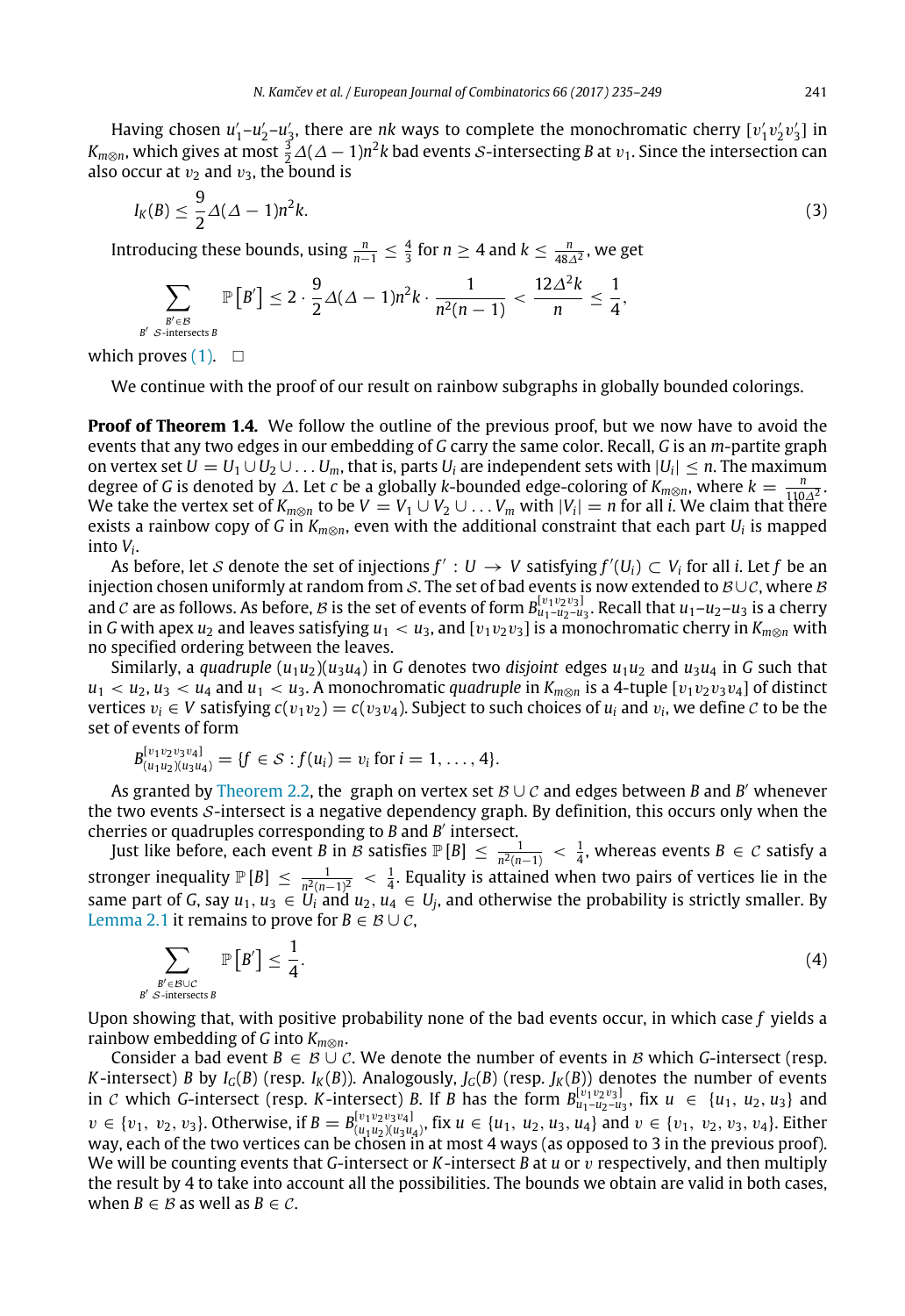For the events  $B' \in \mathcal{B}$  of form  $B_{n',n',n'}^{[v'_1v'_2v'_3]}$  $u'_{1}$ <sub>,  $u'_{2}$ ,  $u'_{3}$ , *S*-intersecting *B*, we have the same count as in Eqs. [\(2\)](#page-5-1) and</sub> [\(3\),](#page-6-0) with the increase by a factor of  $\frac{4}{3}$  as explained above. It follows that

$$
I_G(B) \le 4 \cdot \frac{3}{2} \Delta(\Delta - 1)n^2 k = 6\Delta(\Delta - 1)n^2 k \text{ and}
$$
 (5)

$$
I_K(B) \leq 6\Delta(\Delta - 1)n^2k. \tag{6}
$$

To bound  $J_G(B)$ , fix an event  $B' = B^{[v'_1 v'_2 v'_3 v'_4]}_{(u', u'_1 v'_2 v'_3 v'_4)}$  $(u_1'v_2'v_3'v_4')$  with  $u \in \{u'_1, u'_2, u'_3, u'_4\}$ . In counting the choices for vertices  $u'_i$  and  $v'_i$ , we switch back and forth between *G* and  $K_{m\otimes n}$  to get the best bounds. There are  $\Delta$  possible choices for the vertex *u'* neighboring *u*, and  $n^2$  choices for the images *v* and *v'* of *u* and  $u'$  in the corresponding parts of *G*. Then we fix a pair  $\{\tilde{v},\tilde{v}'\}$  such that  $c(\tilde{v}\tilde{v}') = c(vv')$ , which can be done in  $k$  ways, since the coloring is globally  $k$ -bounded. The preimage of  $\tilde{v}$  and  $\tilde{v}'$  can again be chosen in at most *n*∆ ways. The ordering of vertices in *G* now uniquely determines the event  $B_{(u',u',v'_{u'}}^{[v'_1v'_2v'_3v'_4]}$  $(u'_1u'_2)(u'_3u'_4)$ Putting the numbers together, and taking into account at most four choices of  $u$  from  $B=B^{[\nu_1\nu_2\nu_3]}_{u_1-u_2-u_3}$ or  $B = B_{(u_1u_2)(u_3u_4)}^{[v_1v_2v_3v_4]}$  gives

$$
J_G(B) \le 4n^2 \Delta k n \Delta = 4\Delta^2 n^3 k. \tag{7}
$$

To control  $J_K(B)$ , once again fix an event  $B' = B^{[v'_1 v'_2 v'_3 v'_4]}_{[u'_L, u'_L, v'_R, u'_R]}$  $(u_1^{\prime}u_2^{\prime})u_3^{\prime}u_4^{\prime}$  satisfying  $v \in \{v_1^{\prime}, v_2^{\prime}, v_3^{\prime}, v_4^{\prime}\}.$  We start by choosing the preimage *u* of v among the *n* possible vertices. From there, the argument is the same as for *J*<sub>*G*</sub>(*B*), implying *J*<sub>*K*</sub>(*B*)  $\leq 4\Delta^2 n^3k$ .

Summing up and using  $k \leq \frac{n}{110\Delta^2}$ , we get for  $n \geq 5$ 

$$
\sum_{B' \text{ s-intersects } B} \mathbb{P}\left[B'\right] \le \frac{12\Delta(\Delta - 1)n^2k}{n^2(n-1)} + \frac{8\Delta^2n^3k}{n^2(n-1)^2}
$$
\n
$$
< \left(12 \cdot \frac{5}{4} + 8 \cdot \frac{25}{16}\right) \frac{\Delta^2k}{n} \le \frac{1}{4}. \quad \Box
$$

To conclude this section, we show that [Theorems 1.4](#page-2-0) and [1.5](#page-2-1) are the best we can hope for up to a constant factor. The proof relies on some ideas from [\[26\]](#page-14-5).

**Proof of Proposition 1.6.** As stated, let  $q \geq m$  be a prime power, and we let  $V(G) = P \cup L \cup$  $T_1 \cup T_2 \cup \cdots T_{q^2+q} \cup S_1 \cup S_2 \cup \cdots S_{q^2+q}$ , where  $P = \{p_0, p_1, \ldots, p_{q^2+q}\}\$  and  $L = \{\ell_0, \ell_1, \ldots, \ell_{q^2+q}\}$ correspond to the points and the lines of the finite projective plane *PG*(2, *q*), respectively. Moreover, for any  $i\in\lbrack q^{2}+q]$ , both the set  $T_{i}$  and the set  $S_{i}$  induce a clique of order  $m-1.$  We join  $p_{0}$  and  $p_{1}$ to all the vertices of  $T_1$ ,  $p_1$  and  $p_2$  to all the vertices of  $T_2$ , and so on, up to  $p_{q^2+q-1}$ ,  $p_{q^2+q}$  and  $T_{q^2+q}$ . Analogously, we connect the lines  $\ell_{j-1}$  and  $\ell_j$  to the vertices of the clique  $S_j$  for every  $j\in\big[q^2+q\big].$ Finally, we join  $p_i$  to  $\ell_j$  when the point  $p_i$  belongs to the line  $p_j$ . Note that our construction forces any embedding of *G* into *Km*⊗*<sup>n</sup>* (regardless of the coloring) to place points into the same part of *Km*⊗*n*, and lines into the same part. Indeed, suppose there are two points  $p_i$ ,  $p_{i+1}$  which are placed into two different parts of  $K_{m\otimes n}$ . Then, since they both connected to a clique  $T_{i+1}$  of size  $m-1$ , the vertices of this clique cannot be placed into the remaining  $m - 2$  parts.

We now show that *G* is indeed *m*-partite, i.e. we can partition the vertices of *G* into independent  $U_1,\ldots,U_m$ . To split  $P\cup T_1\cup T_2\cup\cdots T_{q^2+q}$ , we set  $P\subset U_1$ , and parts  $U_2,\ldots,U_m$  contain one vertex of each clique *T<sup>i</sup>* . Vertices in *L*∪*S*<sup>1</sup> ∪*S*<sup>2</sup> ∪ · · · *S<sup>q</sup>* 2+*q* are split in the analogous way, with say *L* ⊂ *U*2. And indeed, each part of *G* has at most 2( $q^2+q+1)\leq 3q^2$  vertices. Finally, the maximum degree of *G* is  $\Delta(G) = (q + 1) + (2m - 2) \leq q + 2m$ , as stated.

The locally  $\lceil \frac{n}{q^2+q} \rceil$ -bounded coloring of  $K_{m\otimes n}$  which we now describe is an analogue of the coloring from [\[26,](#page-14-5) Lemma 29], motivated by the canonical colorings of  $K_n$ . Let  $V_1, V_2, \ldots, V_m$  be the parts of  $K_{m\otimes n}$ , and let each part  $V_i$  be split into  $q^2+q$  clusters  $V_{ij}$  as evenly as possible. If *x* and  $y$  are vertices of  $K_{m\otimes n}$  with  $x\in V_{ij}$ ,  $y\in V_{i'j'}$  and  $i< i'$ , then the edge xy gets color  $(x, V_{i'j'})$ . In other words, if we order the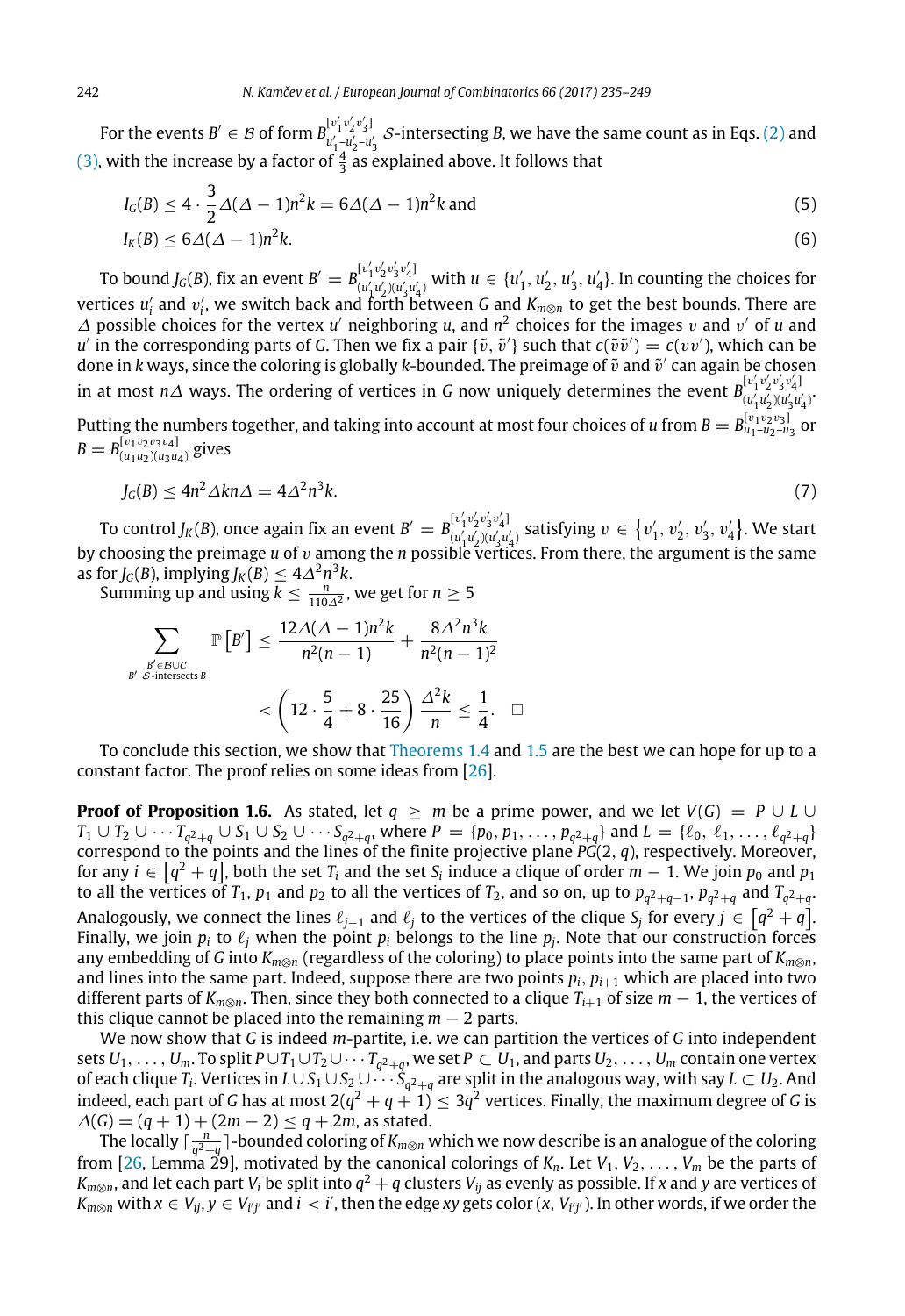parts  $V_1, \ldots, V_m$  vertically downward, the colors are indexed by  $(x, V_{i'j'})$ , where *x* lies strictly above  $V_{i'}$  and each downward *fan from x to a cluster*  $V_{i'j'}$  *gets its own unique color. The resulting coloring*  $c$ is globally bounded by the order of the clusters, that is by  $\frac{n}{q^2+q}$ .

Suppose there is a properly colored embedding  $f : V(G) \longrightarrow V(K_{m \otimes n})$ . Then  $f(P) \subset V_i$  and  $f(L) \subset V_j$ , so, without loss of generality,  $i \prec j$ . By the pigeonhole principle, two lines, say  $\ell_0$  and  $\ell_1$ , lie inside the same cluster. But then the cherry formed by  $\ell_0$ ,  $\ell_1$  and the representative of their intersection in  $PG(2, q) \subset G$  is monochromatic by construction of  $c$ .  $\Box$ 

#### <span id="page-8-0"></span>**4. Properly colored and rainbow copies of bounded-degree hypergraphs**

This section is concerned with bounded edge-colorings of *r*-uniform hypergraphs. As in [Theo](#page-1-0)[rems 1.2](#page-1-0)[–1.5,](#page-2-1) we establish upper bounds on *k* so that any locally (globally) *k*-bounded coloring of *K* (*r*) *<sup>n</sup>* contains a properly colored (rainbow) copy of a given hypergraph *G*. This result is given in [Theorem 1.9.](#page-3-1) We also complement this result by showing that the dependence on  $n$  in the bounds on *k* is asymptotically the best possible.

**Proof of Theorem 1.9.** Let *G* be as in the statement, an *r*-uniform hypergraph satisfying  $\Delta_{\ell+1}(G) = 1$ and  $\Delta_i(G) = \Delta_i$  for  $0 \leq i \leq \ell$ . The vertex set of *G* is *U*, of order at most *n*, and the vertex set of the complete *r*-graph  $K_n^{(r)}$  is V. We consider a coloring  $c$  of  $K_n^{(r)}$ , to which we impose different local or global restrictions.

We set up some notation. In the hypergraph setting, it is more convenient for us to index the bad events in terms of edges. Firstly, fix a total ordering on the subsets of *U* of order *r*, which induces an ordering on the edges of *G*. For  $i \in \{0, 1, \ldots, \ell\}$ , a *cherry* in *G* of overlap *i* is an ordered pair of edges  $(e_1, e_2)$  satisfying  $e_1 < e_2$  and  $|e_1 \cap e_2| = i$ . A vertex  $u \in e_1 \cap e_2$  is called an *apex vertex*.

Let S be the set of all injections from *U* to *V*.

We will now define the canonical bad events in the uniform probability space on S. Let ( $e_1, e_2$ ) be a cherry of overlap *i* and  $\tau : e_1 \cup e_2 \to V$  an injection satisfying  $c(\tau(e_1)) = c(\tau(e_2))$ . Notice that since  $\tau$  is injective, the images  $\tau(e_1) = \{\tau(v) : v \in e_1\}$  and  $\tau(e_2)$  are edges of  $K_n^{(r)}$ , and the colors  $c(\tau(e_1))$ ,  $c(\tau(e_2))$  are well-defined. Moreover,  $|\tau(e_1) \cap \tau(e_2)| = i$  is preserved. We define the corresponding canonical bad event (of overlap *i*)

$$
B_{\tau}^{(e_1,e_2)} = \{f \in \mathcal{S} : f(u) = \tau(u) \text{ for all } u \in e_1 \cup e_2\}.
$$

We denote the set of all bad events of overlap *i* by B*<sup>i</sup>* . Note that in all of the definitions above, we also allow  $i = 0$ , corresponding to the case of disjoint edges.

We first consider a locally *k*-bounded coloring *c* and prove statement (i)—that *c* is *G*-proper for  $k = 0 \left( \frac{n^{r-\ell}}{4\lambda} \right)$  $\frac{n^{r-\ell}}{\Delta_1\Delta_\ell}$ ). Let  $\mathcal{B} = \mathcal{B}_1 \cup \cdots \cup \mathcal{B}_\ell$  be the set of bad events. [Theorem 2.2](#page-4-1) grants that the graph on vertex set *B* and edges between  $B_{\tau}^{(e_1, e_2)}$  and  $B_{\tau'}^{(e'_1, e'_2)}$  $\tau'$  whenever the two events *S*-intersect is a negative dependency graph. By definition, this occurs only when  $e_1'\cup e_2'$  intersects  $e_1\cup e_2$ , or  $\tau'\left(e_1'\right)\cup\tau'\left(e_2'\right)$ intersects  $\tau(e_1) \cup \tau(e_2)$ . If the prior occurs, we call the events *G*-intersecting, and otherwise we call them *K* -intersecting. In particular, if *u* lies in  $(e'_1\cup e'_2)\cap(e_1\cup e_2)$ , we say the two events *G*-intersect at

 $u$ , and analogously we say the two events  $K$  -intersect at  $v$ , if  $v$  lies in the intersection of  $\tau'\left(e_1'\right)\cup\tau'\left(e_2'\right)$ and  $\tau$  ( $e_1$ )  $\cup$   $\tau$  ( $e_2$ ). Each bad event  $B = B_{\tau}^{(e_1,e_2)}$  satisfies  $\mathbb{P}[B] \le \frac{1}{n(n-1)...(n-2r+\ell+1)} < \frac{1}{4}$ . Equality holds when *B* is of

overlap  $\ell$ , and otherwise the probability is strictly smaller. By [Lemma 2.1,](#page-4-2) if every  $B\in\mathcal{B}$  satisfies

<span id="page-8-1"></span>
$$
\sum_{\substack{B' \in \mathcal{B} \\ B' \text{ S-intersects } B}} \mathbb{P}\left[B'\right] \le \frac{1}{4},\tag{8}
$$

then with positive probability all events in  $\mathcal B$  are avoided, i.e.  $f(G)$  is a properly colored copy of  $G$ in  $K_n^{(r)}$ .

Fix an event  $B=B_{\tau}^{(e_1,e_2)}$  and vertices  $u\in e_1\cup e_2$ ,  $v\in \tau(e_1)\cup \tau(e_2)$ . We define  $I_G(B,i,u)$  to be the number of events *B'* of overlap *i* satisfying  $u \in e'_1 \cup e'_2$ . Similarly,  $I_K(B, i, v)$  is the number of events *B'*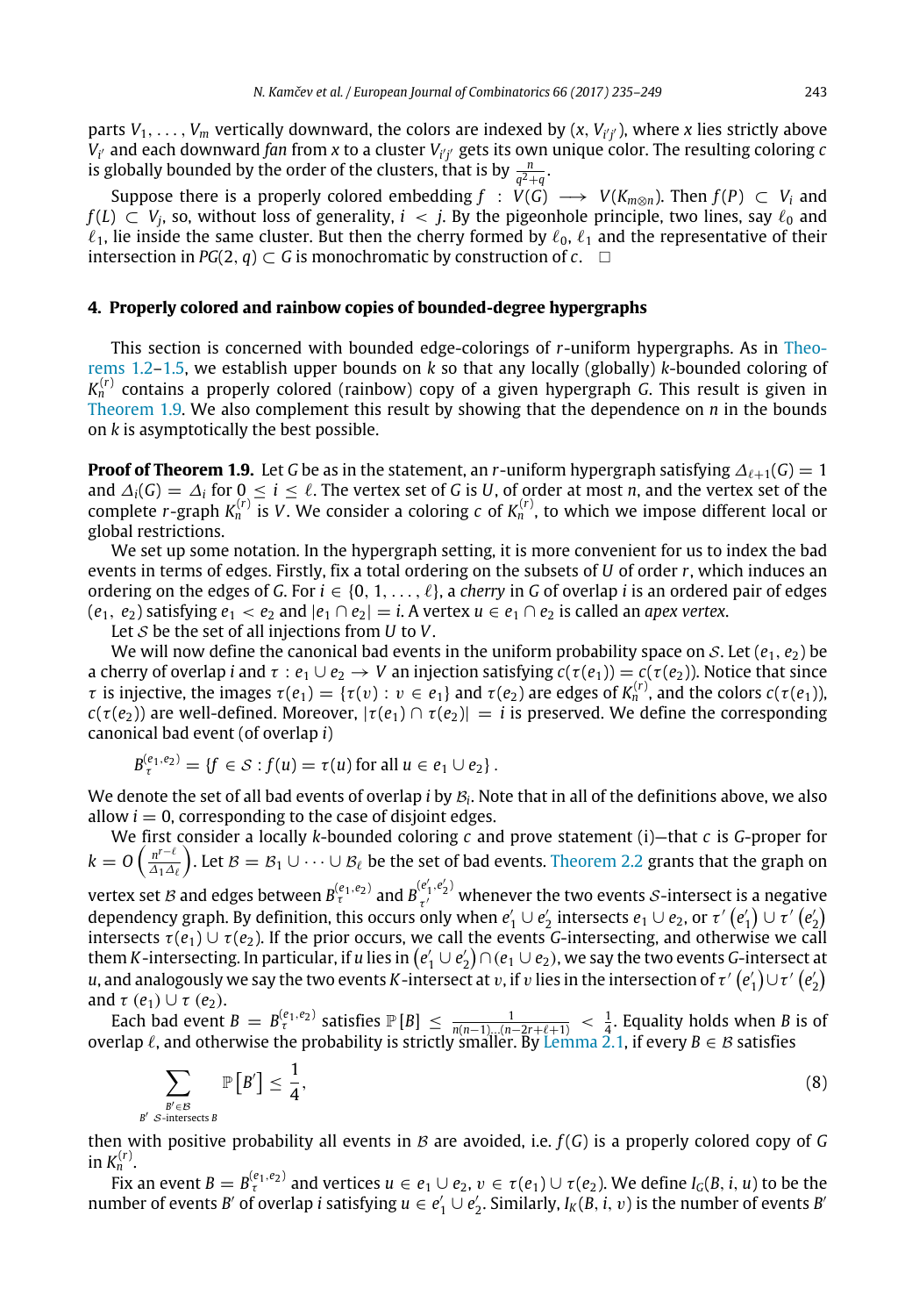of overlap *i* satisfying  $v \in \tau'(e_1') \cup \tau'(e_2')$ . Note that there are at most  $2r - i \leq 2r$  choices of the vertex *u* and similarly  $2r - i < 2r$  choices of v.

#### <span id="page-9-1"></span>**Claim 1.** *For all*  $i \in [\ell]$ *,*

$$
I_G(B, i, u) = O\left(n^r \Delta_1 \Delta_i k\right) \text{ and } I_K(B, i, v) = O\left(n^r \Delta_1 \Delta_i k\right).
$$

To see the first inequality, there are at most  $\Delta_1$  ways of choosing an edge  $e \in E(G)$  containing *u*, and at most  $\binom{r}{i}$  ways to select the apex vertices from  $e.$  The vertices of  $e$  can be mapped to any  $r$ -tuple of vertices in *V*, for which there are  $n(n-1)...(n-r+1) \le n^r$  choices. From there, there are at most  $\Delta_i$  ways to choose the other edge in *G* forming a cherry of overlap *i* with *e*, and whether  $e = e'_1$ or  $e = e'_2$  is determined by the ordering of edges. Without loss of generality,  $e = e'_1$ . Finally, as  $\tau'(e'_1)$ is fixed, there are at most *k* choices for  $\tau'(e_2')$  which form a monochromatic cherry in  $K_n^{(r)}$  with it. The number of orderings of  $\tau'(e'_2)$  is suppressed into the constant, so altogether  $I_G(B, i, u) = O(n^r \Delta_1 \Delta_i k)$ .

For the second inequality, there are *n* ways to select the preimage  $\tau^{-1}(v) \, \in \, U$ , and  $\varDelta_1$  ways to extend it into an edge  $e$  of  $G$ . Then we fix the image  $\tau(w)$  for all vertices  $w\in e\setminus\{\tau^{-1}(v)\}$ , for which there are at most ( $n-1$ )( $n-2$ ) . . . ( $n-r+1$ )  $\leq n^{r-1}$  ways. Now we are in the same position as above, so there are further  $O(\varDelta_i k)$  ways to completely determine  $B'$ . Multiplying the different counts, we get *I*<sub>*K*</sub>(*B*, *i*, *u*) =  $O(n^r \Delta_1 \Delta_i k)$ .

**Claim 2.** *For all*  $i \in [\ell]$ *,* 

*B*

<span id="page-9-0"></span>
$$
\sum_{\substack{B' \in \mathcal{B}_i \\ S \text{-intersects } B}} \mathbb{P}\left[B'\right] = O\left(n^{\ell-r} \Delta_1 \Delta_\ell k\right).
$$
\n(9)

*Indeed, it is easy to see that*  $\Delta_{i-1}(G) \leq (n-i+1)\Delta_i(G)$  *for every i and every hypergraph G.* 

Namely, for a vertex set  $A \subset U$  with  $|A| = i - 1$  and any vertex  $v \in U \setminus A$ ,  $d_G(A \cup \{v\}) \leq \Delta_i(G)$ holds by the definition of  $\Delta_i$ . Summing up over all the choices of v gives  $d_G(A) \leq (n - i + 1)\Delta_i(G)$ .

Iterating the inequality yields  $\varDelta_i(G)=O\left(n^{\ell-i}\varDelta_\ell\right)$  for  $i\leq \ell.$  An event of overlap  $i$  has probability exactly  $\frac{1}{n(n-1)...(n-2r+i+1)} = O\left(n^{-2r+i}\right)$ . Summing up  $I_G(B,i,u)$  and  $I_K(B,i,v)$  over all  $i \in [\ell]$  and vertices  $u \in U$  and  $v \in V$ , we get

$$
\sum_{B' \in \mathcal{B} \atop B' \text{ S-intersects } B} \mathbb{P}\left[B'\right] = \sum_{i \in [\ell]} O\left(n^r k \Delta_1 n^{\ell-i} \Delta_\ell\right) \cdot O\left(n^{-2r+i}\right) = O\left(n^{\ell-r} \Delta_1 \Delta_\ell k\right),
$$

as required. Therefore, setting  $k = \frac{c_1 n^{r-\ell}}{4\epsilon A}$  $\frac{z_1 n}{\Delta_1 \Delta_\ell}$  for  $c_1 > 0$  sufficiently small, we get [\(8\),](#page-8-1) which completes the proof of the part (i).

For the part (ii), suppose *c* is *k*-globally bounded, where  $k = \frac{c_2 n^{r-\ell}}{4\Delta\Delta}$  $\frac{2^n}{\Delta_1 \Delta_\ell}$  and  $c_2 \ll c_1$  is a positive real we determine later. Note that since  $c_2 < c_1$ , Eq. [\(9\)](#page-9-0) still holds. It is therefore enough to prove a bound analogous to the one in [Claim 1](#page-9-1) for the number of bad events *B* ′ of overlap zero. To be precise, *f* : *U* → *V* is again a random injection, and the set of bad events is now  $B \cup B_0$ , where  $B_0$  contains the events of overlap zero. The negative dependency graph has edges exactly between the pairs of S-intersecting events in  $\mathcal{B} \cup \mathcal{B}_0$ .

Fix an event  $B = B_{\tau}^{(e_1,e_2)}$ , vertices  $u \in e_1 \cup e_2$  and  $v \in \tau(e_1) \cup \tau(e_2)$ , and define  $I_G(B,i,u)$  and  $I_K(B, i, v)$  just like before.

<span id="page-9-2"></span>**Claim 3.** *I<sub>G</sub>*(*B*, 0, *u*) + *I<sub>K</sub>*(*B*, 0, *v*) =  $O(n^r \Delta_0 \Delta_1 k)$ .

Recall that  $\Delta_0$  is just the number of edges of *G*. The count is exactly like before. For *I<sub>G</sub>*(*B*, 0, *u*), we select an edge  $e$  of  $G$  containing  $u$  and an injection  $\tau':e\to V$  in  $O(\varDelta_1 n^r)$  ways, and then another edge and its image which matches  $c(\tau'(e))$  in  $O(\Delta_0 k)$  ways. Multiplying gives  $I_G(B, 0, u) = O(n^r \Delta_0 \Delta_1 k)$ . The same holds for  $I_K(B, 0, v)$ —we can select an edge *e* and an injection  $\tau' : e \to V$  so that  $v \in \tau'(e)$ in  $O\left(\varDelta_1 n^r\right)$  ways, and then we are in the same position as above. Summing up completes the proof of [Claim 3.](#page-9-2)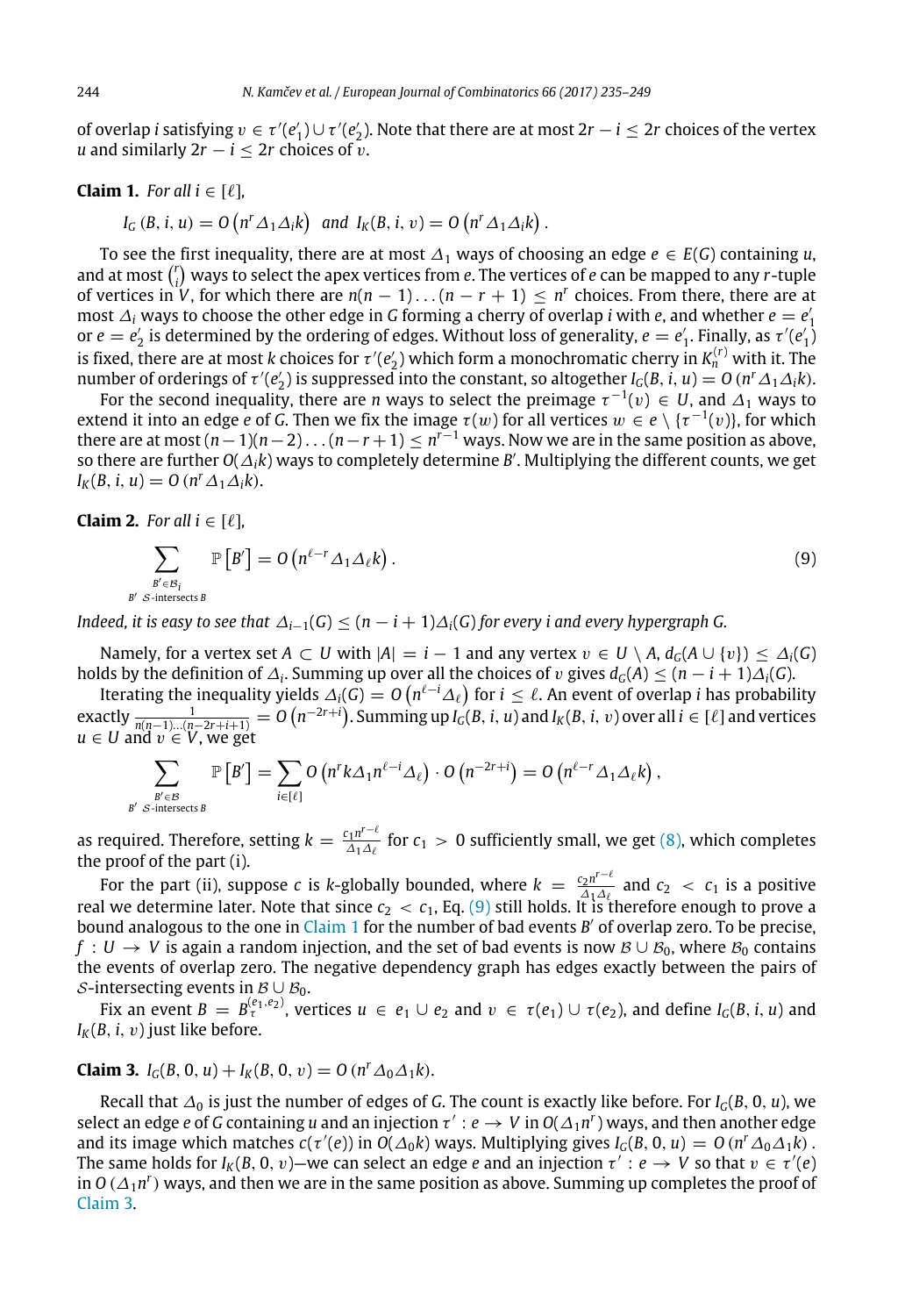Introducing  $\varDelta_0=O\left(n^{\ell}\varDelta_{\ell}\right)$  and  $\mathbb{P}\left[B'\right]=O\left(n^{-2r}\right)$  for events  $B'$  of overlap 0 gives

$$
\sum_{\substack{B' \in \mathcal{B} \cup \mathcal{B}_0 \\ S \text{-intersects } B}} \mathbb{P}\left[B'\right] = O\left(n^{\ell-r} \Delta_1 \Delta_\ell k\right). \tag{10}
$$

We set  $k = O\left(\frac{n^{r-\ell}}{4\lambda\Delta}\right)$  $\frac{n^{r-\ell}}{\Delta_1\Delta_\ell}$ ). [Lemma 2.1](#page-4-2) implies that then there exists an embedding f avoiding all events in  $\mathcal{B} \cup \mathcal{B}_0$ , i.e. a rainbow embedding of *G*.  $\Box$ 

We conclude the section with two constructions. Firstly, we show that the power  $k\,=\,O\left(n^{r-\ell}\right)$ is the highest power of *n* for which we can guarantee an embedding. Secondly, for  $l = r - 1$  and  $\Delta_1(G)\Delta_{r-1}(G) = \Theta(n)$ , we cannot hope for a stronger embedding result than [Theorem 1.9.](#page-3-1)

For the first construction, let  $D_{\ell}^{(r)}(m)$  be an *m*-vertex *r*-uniform hypergraph such that each set of  $\ell+1$  vertices is contained in exactly one edge. Note that a recent result of Keevash on the existence of designs [\[17\]](#page-13-18) grants existence of such hypergraphs whenever *m* is sufficiently large and the parameters *r*,  $\ell$  and *m* satisfy all the necessary divisibility conditions. Also note that each  $\ell$ -subset of the vertices of  $D_{\ell}^{(r)}(m)$  is contained in  $m-\ell$  edges. In fact, we do not need a design, but only a hypergraph in which all the vertex subsets of order  $\ell$  are contained in at least two edges, but each  $(\ell + 1)$ -subset is contained in at most one edge. Such hypergraphs can be constructed probabilistically using standard nibble techniques.

**Proposition 4.1.** Let  $r$ ,  $\ell$  and  $m$  be integers such that there exists a hypergraph  $D_{\ell}^{(r)}(m)$ . For any  $n \geq m$ *there exists a globally n<sup>r−ℓ</sup>-bounded coloring of*  $K_n^{(r)}$  *which contains no properly colored copy of*  $D_\ell^{(r)}(m)$ *.* 

**Proof.** Let V be the vertex set of  $K_n^{(r)}$  with a given ordering, and let  $c$  be the following coloring of the edges of  $K_n^{(r)}$  using  $\left| \binom{n}{\ell} \right|$  colors. For each  $v_1 < v_2 < \cdots < v_r \in V$ , set

 $c(v_1, v_2, \ldots, v_r) = \{v_1, v_2, \ldots, v_\ell\}.$ 

*B*

That is, the edges of  $K_n^{(r)}$  are colored so that the color of each edge is uniquely determined by the first  $\ell$  vertices. The coloring  $c$  is globally  $n^{r-\ell}$ -bounded. Suppose there is a properly colored copy of  $D^{(r)}_\ell(m)$ in *c*, and let  $v_1, v_2, \ldots, v_\ell$  be the minimal vertices in this copy. But then there are two edges  $e_1$  and  $e_2$  in this embedding of *G* containing  $v_1, v_2, \ldots, v_\ell$ , so  $c(e_1) = c(e_2) = \{v_1, v_2, \ldots, v_r\}$ , which is a contradiction. □

The second result is a hypergraph extension of the tree construction that the second two authors used in [\[26\]](#page-14-5).

**Proposition 4.2.** *For any r* ≥ 2*, there is an r-uniform hypergraph G on n vertices satisfying* ∆1(*G*)∆*r*−1(*G*)  $= \Theta(n)$ , and a globally O(1)-bounded coloring of  $K_n^{(r)}$  which is not G-proper.

**Proof.** Let  $n_1$  be a natural number and  $n = 1 + n_1 + {n_1 \choose r-1} n_1 = \Theta(n_1^r)$ . Let *G* have vertex set *V* = {v} ∪ *L*<sub>1</sub> ∪ *L*<sub>2</sub>. Here |*L*<sub>1</sub>| = *n*<sub>1</sub> are vertices in the first level, which means that each (*r* − 1)-tuple in *L*<sub>1</sub> forms an edge with the *root* v. Furthermore, each ( $r$  − 1)-tuple  $S \subset L_1$  has its own  $n_1$  *children* belonging to *L*<sub>2</sub>. In other words, for each  $u \in L_2$ , there is a unique  $(r - 1)$ -tuple  $S \subset L_1$  such that  $S \cup \{u\}$ is an edge. Indeed, *G* has the 1-degree  $\Delta_1(G) = \Theta(n_1^{r-1})$  attained by v and the vertices in the first level. Moreover,  $\Delta_{r-1}(G) \leq n_1$  by looking at any  $r-1$  vertices in  $L_1 \cup \{v\}$ .

Next, we give the promised coloring *c* of  $K_n^{(r)}$ . Let *n* be partitioned into sets  $S_1, S_2, \ldots, S_{\frac{n}{r+1}}$  of order  $r + 1$ . An edge  $\{u_1, u_2, ..., u_r\}$  satisfying  $u_1 \in S_{i_1}, u_2 \in S_{i_2}$ , up to  $u_r \in S_{i_r}$  gets the color  $\{i_1, i_2, \ldots, i_r\}$  (viewed as a multiset). The coloring is globally  $(r + 1)^r$ -bounded. Suppose that the bijection  $f : V \to [n]$  induces a properly colored copy of G, and that, without loss of generality, the image of v lies in  $S_1$ . If the other *r* members of  $S_1$  lie in  $f(L_1)$ , then they span *r* edges of color {1, 1, ..., 1}. Otherwise, let  $w \in L_2$  satisfy  $f(w) \in S_1$ . There is an  $(r - 1)$ -tuple  $S \subset L_1$  which forms an edge in *G* with w, and an edge with v. The edges  $f(S \cup \{v\})$  and  $f(S \cup \{w\})$  have the same color in the embedding given by  $f$ .  $\square$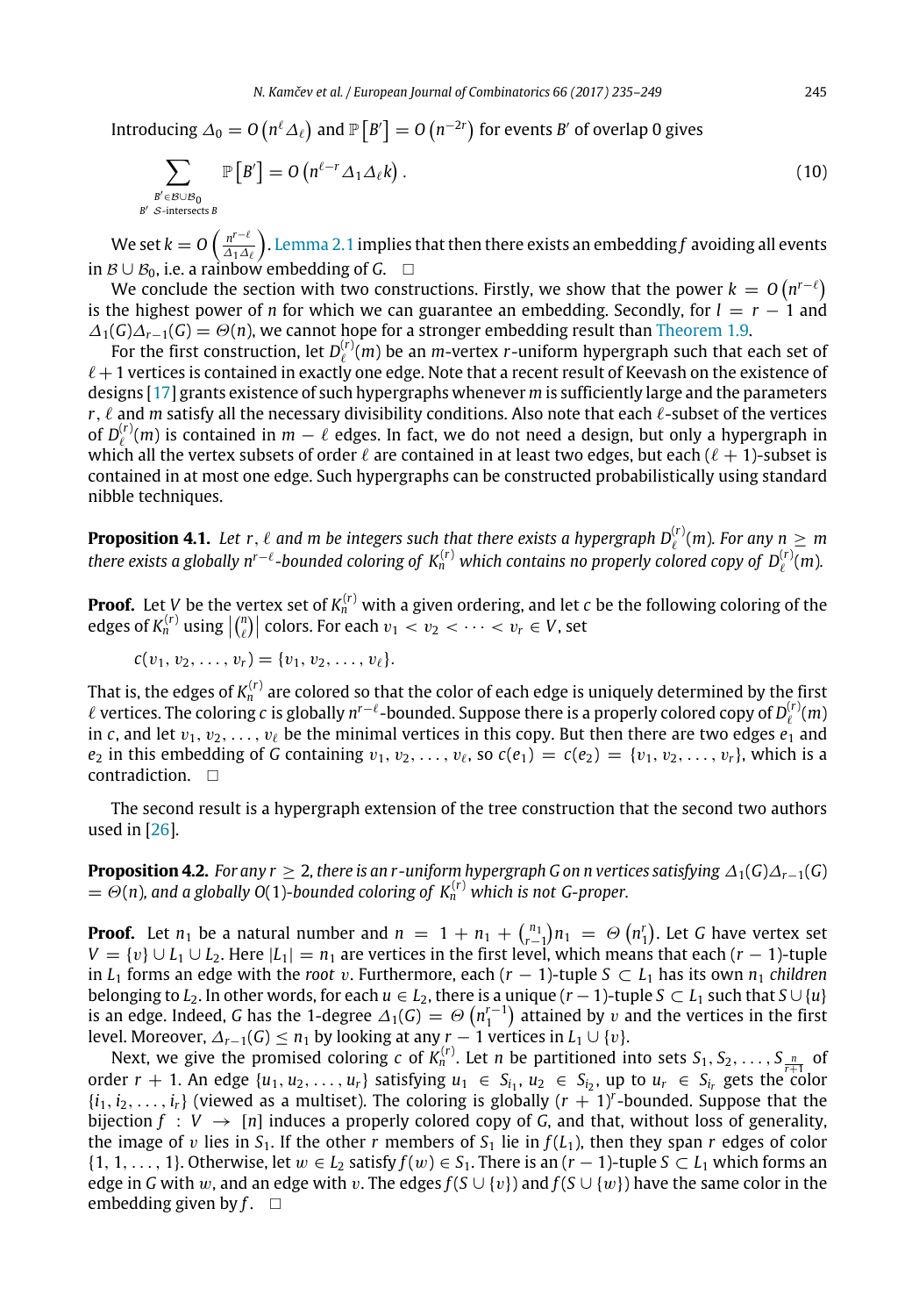#### **5. Concluding remarks**

In this paper we studied the problem of finding a rainbow and properly colored copy of a graph/hypergraph *G* with some degree restrictions in a bounded *k*-coloring of the complete multipartite graph/hypergraph. We obtained upper bounds on *k* in terms of maximum degree/ℓ-degree of *G* that guarantees locally and globally *k*-bounded colorings to be *G*-proper and *G*-rainbow, respectively. Moreover, for multipartite graphs, the dependence of *k* on other parameters in our bounds is the best possible up to a constant factor. However, there are several natural questions which remain open. Here we mention two of them that we find the most interesting. We state them only for properly colored copies of hypergraphs in locally bounded colorings, but the analogues for globally bounded colorings seeking rainbow copies are just as interesting.

The first question asks for the correct asymptotics of *k* that guarantee a properly colored copy of a tight Hamilton cycle in locally *k*-bounded colorings of *K* (*r*) *<sup>n</sup>* . What is the largest possible *k*, such that any locally *k*-bounded coloring of  $K_n^{(r)}$  is  $C_n^r(r-1)$ -proper? In particular, for  $r=3$ , is there an  $\varepsilon>0$ **n** contains  $\alpha$  bounded coloring of  $K_n$  is  $\alpha_n$ ,  $\alpha$  if  $\beta$  points. In particular, for  $\alpha = 3$ , is an such that any locally  $O(n^{1+\epsilon})$ -bounded coloring of  $K_n^{(3)}$  contains a tight Hamilton cycle?

We have shown that the dependence on *n* in [Theorem 1.9](#page-3-1) is the best possible. However, apart from the case  $l = r - 1$ , we do not know if the dependence on the maximum degrees  $\Delta_1, \Delta_2, \ldots, \Delta_\ell$  of *G* is the correct one or not. The first unresolved case is the 3-uniform linear hypergraphs, i.e. hypergraphs *G* satisfying  $\Delta_2(G) = 1$ . Are there 3-uniform *n*-vertex *linear* hypergraphs *G* and *O*  $\left( \frac{n^2}{\Delta_2(G)} \right)$  $\frac{n^2}{\Delta_1(G)^2}$  -bounded colorings which are not *G*-proper?

## **Acknowledgments**

The authors would like to thank Oriol Serra for fruitful discussions on the topics related to this project and pointing out Refs. [\[6\]](#page-13-15) and [\[19\]](#page-13-14) to us. We are grateful to the anonymous referees for their valuable comments, which improved the presentation of the results.

#### <span id="page-11-0"></span>**Appendix. Multidimensional Lu-Székely**

We now present a proof of [Theorem 2.2.](#page-4-1) Note that the case  $m = 1$  is a result of Lu and Székely from [\[20\]](#page-14-4). As in [\[20\]](#page-14-4), we actually show that the following slightly stronger choice of a graph gives a negative dependency graph.

We say that two canonical events  $\Omega(T_1, U_1, \tau_1)$  and  $\Omega(T_2, U_2, \tau_2)$  in the probability space  $\Omega$ *conflict* if

 $\exists x \in T_1 \cap T_2 : \tau_1(x) \neq \tau_2(x) \text{ or } \exists y \in U_1 \cap U_2 : \tau_1^{-1}(y) \neq \tau_2^{-1}(y).$ 

Clearly two conflicting events are disjoint, and therefore negatively correlated. We now show that just connecting the conflicting events suffices for a negative dependency graph, even if we require the injections to respect a given partition of *X* and *Y*.

**Theorem A.1.** Let  $X = X_1 \times \cdots \times X_m$  and  $Y = Y_1 \times \cdots Y_m$ , where the parts  $X_k$  and  $Y_k$  satisfy  $|X_k| \leq |Y_k|$ *for all k* ∈ [*m*]*. Consider the probability space* Ω *generated by picking a uniformly random injection*  $\sigma: X \to Y$  satisfying  $\sigma(X_k) \subset Y_k$  for all k. Denote the set of such injections by S.

Let  $B_1, B_2, \ldots, B_N$  be canonical events in  $\Omega$ , and define the graph D' on [N] by

 $E(D') = \{ij : B_i \text{ and } B_j \text{ conflict}\}.$ 

*Then D'* is a negative dependency graph for the events  $B_1, \ldots, B_N$ .

Since the dependency graph *D'* is a subgraph of the graph *D* in [Theorem 2.2](#page-4-1) with the edges between pairs of S-intersecting events, it follows that *D* is also a negative dependency graph for the same set of events.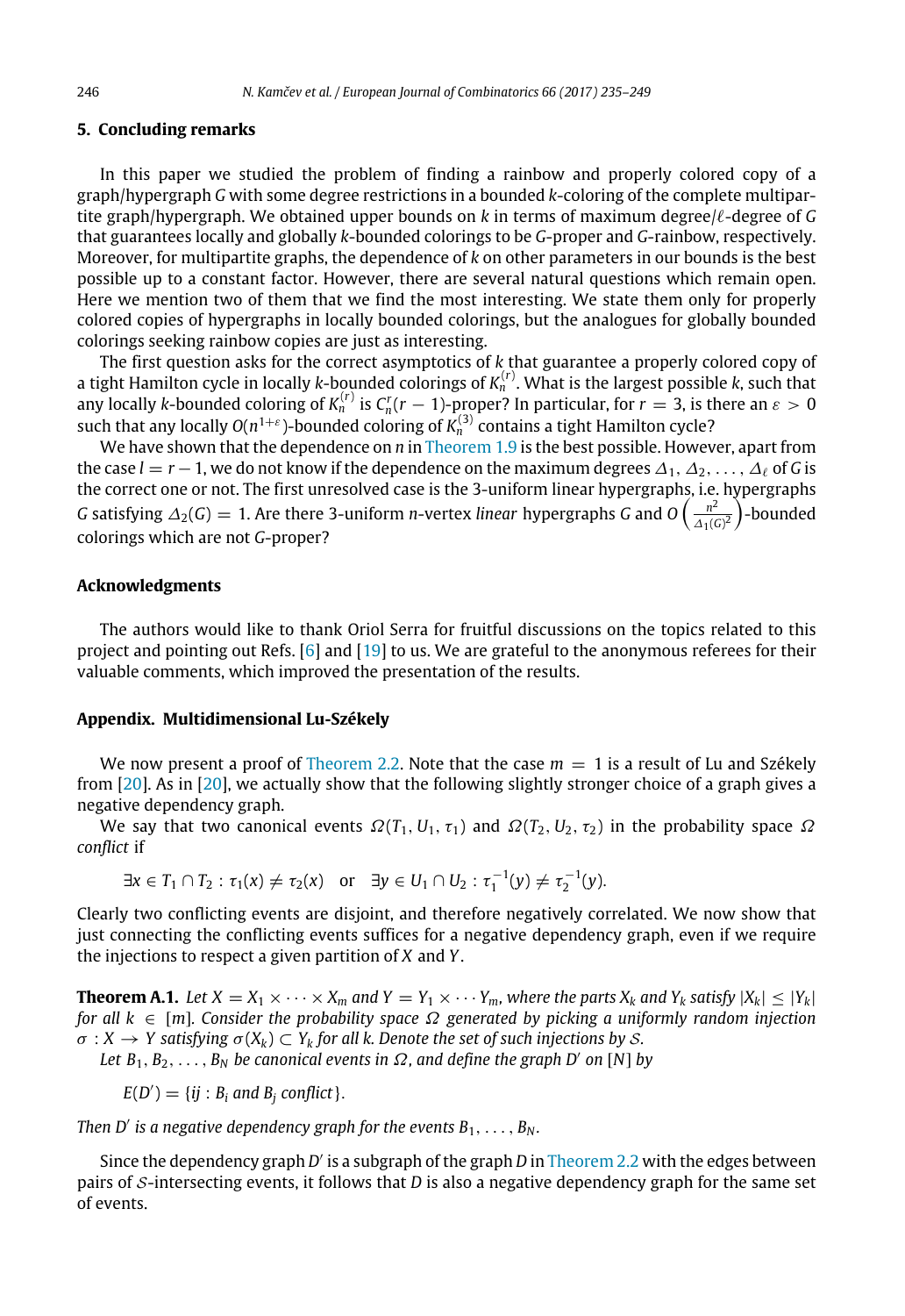**Proof.** Our proof follows the outline of [\[20,](#page-14-4) Theorem 1], but there are several claims we need to verify in the multidimensional setting.

A *matching* between *X* and *Y* is a triple  $(T, U, \tau)$ , where  $\tau$  is a part-respecting bijection from  $T \subset X$ to  $U \subset Y$ , that is  $\tau(X_k \cap T) \subset Y_k$  for all *k*. All the functions we consider will be part-respecting. Fix an event  $B_i = \Omega(T, U, \tau)$  for a matching  $(T, U, \tau)$ , and a set of indices  $J = J(i) \subset \{j \in [N] : ij \notin E(D')\}.$ We are to show the inequality  $\mathbb{P}\left[B_i \mid \wedge_{j\in J} \overline{B_j}\right] \leq \mathbb{P}\left[B_i\right]$ , which is equivalent to

$$
\mathbb{P}\left[\bigwedge_{j\in J}\overline{B_j}\mid B_i\right] \leq \mathbb{P}\left[\bigwedge_{j\in J}\overline{B_j}\right].\tag{11}
$$

Here we assume that  $\mathbb{P}\big[\bigwedge_{j\in j}\overline{B_j}\big]>0,$  otherwise there is nothing to prove. The inequality follows immediately from the following claim.

**Claim.** For any canonical event  $B' = \Omega(T, U', \tau')$ ,

$$
\mathbb{P}\left[\left(\bigwedge_{j\in J}\overline{B_j}\right)\wedge B_i\right] \leq \mathbb{P}\left[\left(\bigwedge_{j\in J}\overline{B_j}\right)\wedge B'\right].\tag{12}
$$

Intuitively, the claim says that upon  $\wedge_{j\in J}\overline{B_j}$ , there is no mapping of  $T$  that is less likely than  $T\stackrel{\tau}{\to} U.$ **Proof of Claim.** Fix a canonical event  $B' = \Omega(T, U', \tau')$ . Let  $J' = J'(J(i), B')$  be the set of indices  $j \in J$ so that  $B_j$  does not conflict  $B'$ . If  $j\in J\setminus J'$ , then  $B_j$  conflicts  $B'$ , that is  $B'$  implies  $\overline{B_j}$ . Therefore

$$
\overline{B_j} \wedge B' = B', \text{ so } \left(\bigwedge_{j \in J} \overline{B_j}\right) \wedge B' = \left(\bigwedge_{j \in J'} \overline{B_j}\right) \wedge B'.
$$

The idea is that the functions  $\sigma\in\wedge_{j\in J'}\overline{B_j}$  are equally likely to map  $T$  via  $\tau$  to  $U$  as they are to map it via  $\tau'$  to U'. Formally, we construct an automorphism of the probability space  $\Omega$  which fixes each of the events  $B_j = (T_j, U_j, \tau_j)$  for  $j \in J'$ , but maps  $B'$  to  $B_i$ .

To do this, we set up some notation. Let  $\rho$  be a part-respecting permutation of *Y*, i.e. a bijection *Y* → *Y* satisfying  $\rho(Y_k)$  ⊂  $Y_k$  for all  $k \in [m]$ . The permutation  $\rho$  determines an action on the matchings

$$
\pi_{\rho}(\sigma) = \rho \circ \sigma \quad \text{for all } (P, Q, \sigma).
$$

Clearly  $\pi_{\rho}$  takes any matching (*P*, *Q*,  $\sigma$ ) to a matching (*P*,  $\rho$ (*Q*),  $\rho\sigma$ ) with the same domain. Furthermore, it preserves the uniform measure on  $\Omega$  (for this it is crucial to notice that  $\rho$  preserves parts of *Y*). Finally, the action of  $\pi_{\rho}$  on the canonical events in  $\Omega$  is described by

$$
\pi_{\rho}(\Omega(P,Q,\sigma)) = \Omega(P,\rho(Q),\rho\sigma).
$$

Now we are ready to show that

<span id="page-12-0"></span>
$$
\mathbb{P}\left[\left(\bigwedge_{j\in J'}\overline{B_j}\right)\wedge B_i\right] = \mathbb{P}\left[\left(\bigwedge_{j\in J'}\overline{B_j}\right)\wedge B'\right].\tag{13}
$$

Let  $\rho: Y \to Y$  be a part-respecting bijection defined by

$$
\rho(y) = y \text{ for any } y \in Y \setminus U' \quad \text{and} \quad \rho(y) = \tau(\tau'^{-1}(y)) \text{ for } y \in U'.
$$

We first check that  $\rho$  fixes points of  $U_j$  for  $j \in J'$ . This is clear for  $y \in U_j \setminus U'$ . For  $y \in U_j \cap U'$ , there is an  $x \in T$  with  $\tau'(x) = y$ . Since the events  $B_j$  with  $j \in J'$  conflict neither  $B_i$  nor  $B'$ , this *x* satisfies  $\tau(x) = \tau_j(x) = \tau(x)' = y$ , so indeed  $\rho(y) = y$ , and therefore  $\pi_\rho(T_j, U_j, \tau_j) = (T_j, U_j, \tau_j)$ . Furthermore,  $\rho(\tau'(x)) = \tau(x)$  for every  $x \in T$ , so  $\pi_\rho(T, U', \tau') = (T, U, \tau)$ .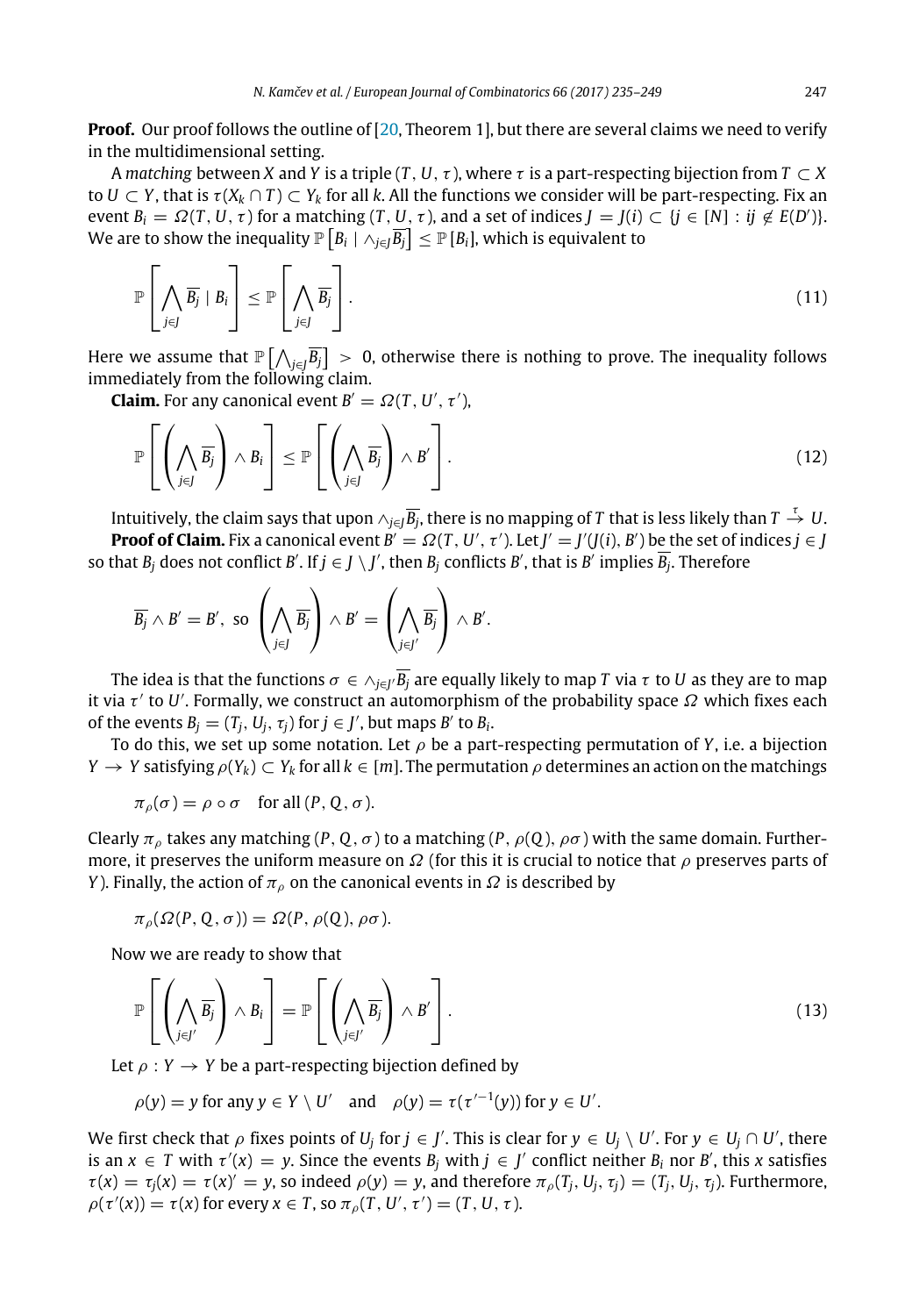This proves Eq. [\(13\),](#page-12-0) since the two events correspond to each other under the automorphism  $\pi_q$ . Hence

$$
\mathbb{P}\left[\left(\wedge_{j\in J}\overline{B_j}\right) \wedge B_i\right] \leq \mathbb{P}\left[\left(\wedge_{j\in J'}\overline{B_j}\right) \wedge B_i\right] \\
= \mathbb{P}\left[\left(\wedge_{j\in J'}\overline{B_j}\right) \wedge B'\right] \\
= \mathbb{P}\left[\left(\wedge_{j\in J}\overline{B_j}\right) \wedge B'\right].
$$

This proves the claim. Keeping T fixed, the events  $B'=\Omega(T,U',\tau')$  across all the matchings  $(T,U',\tau')$ partition the probability space  $\Omega$ , so summing up Eq. [\(13\)](#page-12-0) over all such *B'* gives

$$
\mathbb{P}[\wedge_{j\in J'}\overline{B_j}] = \sum_{B'} \mathbb{P}[(\wedge_{j\in J'}\overline{B_j}) \wedge B']
$$
  
\n
$$
\geq \sum_{B'} \mathbb{P}[(\wedge_{j\in J'}\overline{B_j}) \wedge B_i]
$$
  
\n
$$
= \sum_{B'} \mathbb{P}[(\wedge_{j\in J'}\overline{B_j}) | B_i] \mathbb{P}[B_i]
$$
  
\n
$$
= \sum_{B'} \mathbb{P}[(\wedge_{j\in J'}\overline{B_j}) | B_i] \mathbb{P}[B']
$$
  
\n
$$
= \mathbb{P}[(\wedge_{j\in J'}\overline{B_j}) | B_i],
$$

where in the fourth line we used the fact that  $\mathbb{P}\left[ B_i \right]\,=\,\mathbb{P}\left[ B' \right]$  by the uniformity of our probability space  $\Omega$ .  $\square$ 

Since any two conflicting events in the space  $\Omega$  are S-intersecting, [Theorem 2.2](#page-4-1) immediately follows.

#### **References**

- <span id="page-13-8"></span>[1] [M. Albert, A. Frieze, B. Reed, Multicolored Hamilton cycles, Electron. J. Combin. 2 \(1995\). Research paper R10.](http://refhub.elsevier.com/S0195-6698(17)30098-7/sb1)
- <span id="page-13-3"></span>[2] [N. Alon, G. Gutin, Properly colored Hamilton cycles in edge-colored complete graphs, Random Structures Algorithms 11 \(2\)](http://refhub.elsevier.com/S0195-6698(17)30098-7/sb2) [\(1997\) 179–186.](http://refhub.elsevier.com/S0195-6698(17)30098-7/sb2)
- <span id="page-13-5"></span>[3] [N. Alon, T. Jiang, Z. Miller, D. Pritikin, Properly colored subgraphs and rainbow subgraphs in edge-colorings with local](http://refhub.elsevier.com/S0195-6698(17)30098-7/sb3) [constraints, Random Structures Algorithms 23 \(4\) \(2003\) 409–433.](http://refhub.elsevier.com/S0195-6698(17)30098-7/sb3)
- <span id="page-13-1"></span>[4] [B. Bollobás, P. Erdős, Alternating Hamiltonian cycles, Israel J. Math. 23 \(1976\) 126–131.](http://refhub.elsevier.com/S0195-6698(17)30098-7/sb4)
- <span id="page-13-6"></span>[5] [J. Böttcher, Y. Kohayakawa, A. Procacci, Properly colored copies and rainbow copies of large graphs with small maximum](http://refhub.elsevier.com/S0195-6698(17)30098-7/sb5) [degree, Random Structures Algorithms 40 \(4\) \(2012\) 425–436.](http://refhub.elsevier.com/S0195-6698(17)30098-7/sb5)
- <span id="page-13-15"></span>[6] [M.D.P. Cano Villa, Rainbow Matchings in Hypergraphs \(Master's Degree thesis\), Universitat Politèchnica de Catalunya,](http://refhub.elsevier.com/S0195-6698(17)30098-7/sb6) [2015.](http://refhub.elsevier.com/S0195-6698(17)30098-7/sb6)
- <span id="page-13-2"></span>[7] [C.C. Chen, D.E. Daykin, Graphs with Hamiltonian cycles having adjaccent lines different colors, J. Combin. Theory Ser. B](http://refhub.elsevier.com/S0195-6698(17)30098-7/sb7) [21 \(2\) \(1976\) 135–139.](http://refhub.elsevier.com/S0195-6698(17)30098-7/sb7)
- <span id="page-13-12"></span>[8] [A. Dudek, M. Ferrara, Extensions of results on rainbow Hamilton cycles in uniform hypergraphs, Graphs Combin. 31 \(2015\)](http://refhub.elsevier.com/S0195-6698(17)30098-7/sb8) [577–583.](http://refhub.elsevier.com/S0195-6698(17)30098-7/sb8)
- <span id="page-13-11"></span>[9] [A. Dudek, A. Frieze, A. Ruciński, Rainbow Hamilton cycles in uniform hypergraphs, Electron. J. Combin. 19 \(2012\) # P46.](http://refhub.elsevier.com/S0195-6698(17)30098-7/sb9)
- <span id="page-13-13"></span>[\[](http://refhub.elsevier.com/S0195-6698(17)30098-7/sb10)10] [P. Erdős, L. Lovász, Problems and results on 3-chromatic hypergraphs and some related questions, Infinite Finite Sets 10 \(2\)](http://refhub.elsevier.com/S0195-6698(17)30098-7/sb10) [\(1975\) 609–627.](http://refhub.elsevier.com/S0195-6698(17)30098-7/sb10)
- <span id="page-13-0"></span>[11] P. Erdős, R. Rado, A combinatorial theorem, J. Lond. Math. Soc. 25 (1950) 249-255.
- <span id="page-13-10"></span>[\[](http://refhub.elsevier.com/S0195-6698(17)30098-7/sb12)12] [P. Erdős, J. Spencer, Lopsided Lováasz local lemma and Latin transversals, Discrete Appl. Math. 30 \(1991\) 151–154 ARIDAM](http://refhub.elsevier.com/S0195-6698(17)30098-7/sb12) [III \(New Brunswick, NJ, 1988\).](http://refhub.elsevier.com/S0195-6698(17)30098-7/sb12)
- <span id="page-13-9"></span>[13] [A. Frieze, M. Krivelevich, On rainbow trees and cycles, Electron. J. Combin. 15 \(1\) \(2008\) Research paper R59.](http://refhub.elsevier.com/S0195-6698(17)30098-7/sb13)
- <span id="page-13-7"></span>[\[](http://refhub.elsevier.com/S0195-6698(17)30098-7/sb14)14] [G. Hahn, C. Thomassen, Path and cycle sub-Ramsey numbers and an edge-coloring conjecture, Discrete Math. 62 \(1\) \(1986\)](http://refhub.elsevier.com/S0195-6698(17)30098-7/sb14) [29–33.](http://refhub.elsevier.com/S0195-6698(17)30098-7/sb14)
- <span id="page-13-16"></span>[15] D.G. Harris, A. Srinivasan, A Constructive Algorithm for the Lovász Local Lemma on Permutations, in: Proceedings of the Twenty-Fifth Annual ACM-SIAM Symposium on Discrete Algorithms, SODA '14, 907–925.
- <span id="page-13-17"></span>[16] N.J.A. Harvey, J. Vondrák, An Algorithmic Proof of the Lovász Local Lemma via Resampling Oracles, in: 2015 IEEE 56th Annual Symposium on Foundations of Computer Science, FOCS 2015, pp. 1327–1346.
- <span id="page-13-18"></span>[17] P. Keevash, The existence of designs, submitted for publication. Preprint available on [http://arxiv.org/abs/1401.3665.](http://arxiv.org/abs/1401.3665)
- <span id="page-13-4"></span>[18] [A. Lo, Properly colored Hamiltonian cycles in edge-colored complete graphs, Combinatorica \(2012\) 1–22.](http://refhub.elsevier.com/S0195-6698(17)30098-7/sb18)
- <span id="page-13-14"></span>[\[](http://refhub.elsevier.com/S0195-6698(17)30098-7/sb19)19] [L. Lu, A. Mohr, L. Székely, Quest for negative dependency graphs. Recent advances in harmonic analysis and applications,](http://refhub.elsevier.com/S0195-6698(17)30098-7/sb19) [Springer Proc. Math. Stat. 25 \(2013\) 243–258.](http://refhub.elsevier.com/S0195-6698(17)30098-7/sb19)